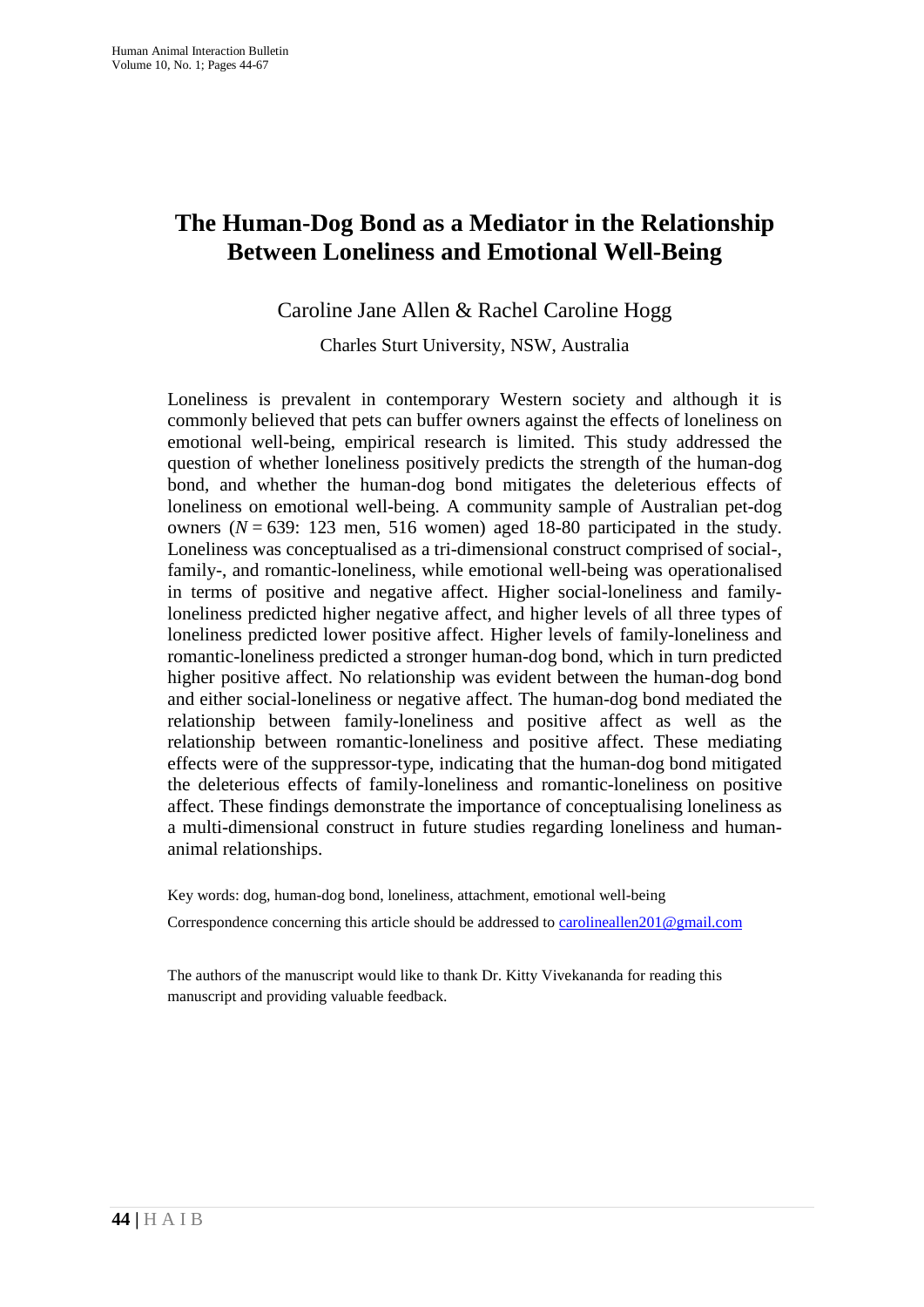In Western societies such as Australia, there is an epidemic of loneliness (Holt-Lunstad, 2017). The poet John Donne famously said that "no man is an island" (quoted in Stubbs, 2006, p. 403), and research supports the notion humans are fundamentally social beings, biologically hardwired for social connection (Cacioppo & Patrick, 2008; Hombrados-Mendieta, Garcia-Martin, & Gomez-Jacinto, 2013; Rokach, 2013). This is an evolutionary adaptation, with survival through the ages dependent on us living and working together in groups (Cacioppo et al., 2006).

Loneliness has been defined as the distressing feeling that accompanies a perceived deficit in the quality or quantity of one's social relationships (Peplau & Perlman, 1982). It is a subjective experience, distinguishable from the objective state of aloneness (Mellor, Stokes, Firth, Hayashi, & Cummins, 2008). While aloneness is often viewed positively as an opportunity for self-reflection and contemplation (Tillich, 1980), loneliness is, by definition, an aversive state (Peplau & Perlman, 1982). The issue of loneliness has recently become particularly pertinent because of increased social isolation due to the global health pandemic of COVID-19. However, it is not a new social or psychological concern. The current phenomenon of the COVID-19 pandemic has been described as a form of "social recession" by Surgeon General of the United States, Dr. Vivek Murthy (2020). Nevertheless, even prior to the global pandemic, loneliness was being regarded as an important social concern in Australia, with research indicating that one in six Australians are emotionally lonely, and one in ten individuals lack social support (Relationships Australia, 2018).

Loneliness is associated with poor emotional well-being (Hawkley & Cacioppo, 2010; Holt-Lunstad, 2017). It has been shown to positively predict depression (e.g. Courtin & Knapp, 2017; Vanhalst, Luyckx, Raesk, & Goossens, 2012), anxiety (Lasgaard, Goossens, Bramsen, Trillingsgaard, & Elklit, 2011), psychological distress (Hawkins-Elder, Milfont, Hammond, & Sibley, 2018), and negative affect (NA) (Ben-Zur, 2012; Hombrados-Mendieta et al., 2013). It has also been shown to negatively predict happiness (Cacioppo et al., 2008), life satisfaction (Hawkins-Elder et al., 2018), and positive affect (PA) (Hombrados-Mendieta et al., 2013). Much of the research pertaining to loneliness and emotional well-being is cross-sectional, meaning that causation cannot be inferred (Cacioppo & Patrick, 2008). However, a growing body of experimental and longitudinal research indicates that there may be a causal relationship between loneliness and at least some aspects of emotional well-being (Cacioppo, Hawkley, & Thisted, 2010; Shevlin, McElroy, & Murphy, 2015).

#### **Prevalence of Loneliness in Australia**

Current social conditions in contemporary Western societies such as Australia, North America, and the United Kingdom are not conducive to the development and maintenance of close human relationships (Rokach, 2013). The fluidity of the family unit, increased mobility, and the strong emphasis on individualism in Western cultures means that loneliness is becoming increasingly prevalent (Rokach, 2013).

Until recently, it was generally thought that loneliness affected older adults more than it affected other age groups (Victor & Yang, 2012). Consequently, much of the research regarding loneliness has focused on older populations (Holt-Lunstad, Smith, Baker, & Stephenson, 2015; Krause-Parello, Gulick, & Basin, 2019; Nicolaisen & Thorsen, 2017). However, studies in Australia and elsewhere indicate that loneliness affects adults of all ages. The Australian Psychological Society (2018) reported that in a national sample of Australian adults ( $N = 1.678$ ), loneliness was more prevalent among people aged 18 to 65 than in people aged over 65. Such findings challenge the common perception that loneliness is predominantly an issue faced by elderly people and raise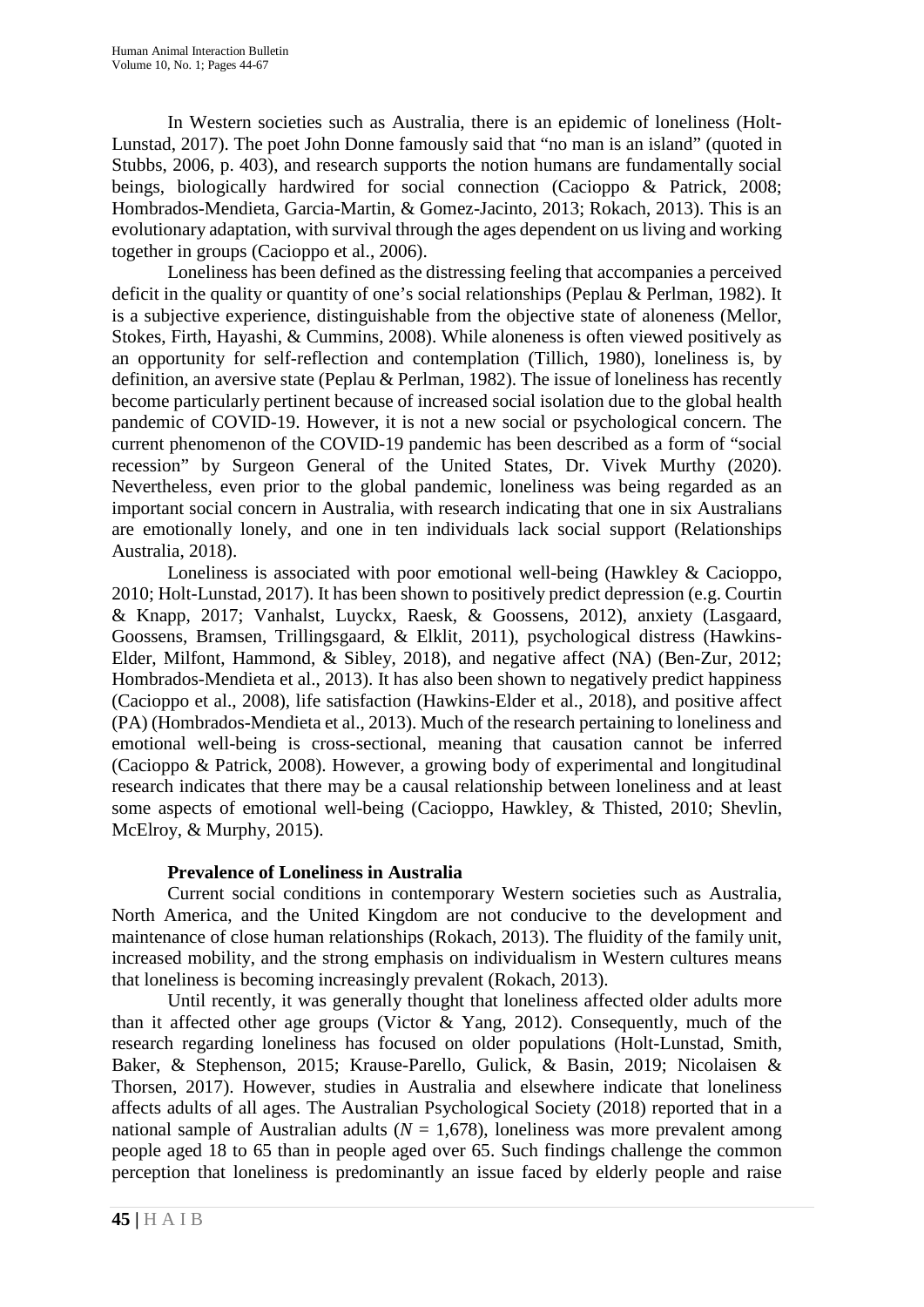questions around the social fabric of modern life, in particular close attachment relationships.

**Loneliness: A Perceived Lack of Companionate Bonds and Attachment Bonds**

Drawing on Bowlby's (1969) attachment theory, Weiss (1973, 1974, 1988) proposed two distinct forms of loneliness: social-loneliness and emotional-loneliness. According to Weiss (1973), social-loneliness is due to an inadequate network of friends or affiliates. These relationships are based on shared interests and they provide companionship. In contrast, Weiss conceptualised emotional-loneliness as due to the lack of an attachment figure. He proposed that each type of loneliness can only be ameliorated by having satisfying relationships within that domain. For example, a large network of acquaintances will not ameliorate a felt need for a close attachment bond such as that which occurs between a child and their caregiver, or between romantic partners (Mikulincer & Shaver, 2016). Similarly, a fulfilling relationship with a romantic partner will not negate the desire for a broader network of friends and acquaintances. According to Weiss (1974), this is because different types of relationships fulfil different social needs.

Based on Weiss' seminal work, DiTommaso and Spinner (1993) constructed the Social and Emotional Loneliness Scale for Adults (SELSA). Using a Principal Components Analysis, they found that Weiss' construct of emotional-loneliness was best conceptualised as being comprised of two distinct domains, which they termed family-loneliness and romantic-loneliness. They defined family-loneliness as being dissatisfaction with the quality of familial relationships generally, and romantic-loneliness as distress over the lack of a satisfying relationship with a romantic partner (DiTommaso & Spinner, 1993). Familyloneliness, romantic-loneliness and social-loneliness have been shown to differentially predict various measures of emotional well-being (e.g. DiTommaso, Brannen, & Best, 2004; Lasgaard et al., 2011; Peerenboom, Collard, Naarding, & Comijs, 2015). This means information may be lost when loneliness is measured as a uni-dimensional construct.

#### **Pets as a Prescription for Loneliness**

It is commonly believed that pets reduce feelings of loneliness and thereby enhance emotional well-being (Herzog, 2011). However, according to Herzog, much of this research lacks methodological rigour and consequently, despite more than thirty years of research the idea that people derive psychological benefits from owner-pet relationships remains an unsubstantiated hypothesis (Herzog, 2011). This view is supported by the findings of Islam and Towell (2013), who undertook a systematic review of empirical studies pertaining to pet ownership and owners' well-being. They concluded that the research findings to date are mixed and that there remains a need for robust scientific enquiry in this area. More recently, Gilbey and Tani (2015) concluded that most studies lack methodological rigour and there is currently no substantive evidence that pets reduce loneliness.

Research regarding pets and emotional well-being commonly focuses on ownership status, comparing pet owners to non-owners on various measures of well-being without considering the strength of the owner-pet relationship (e.g. Jacobs-Bao & Schreer, 2016; Koivusilta & Ojanlatva, 2006; Mullersdorf, Granstrom, Sahlqvist, & Tillgren, 2010). In addition, when researchers do consider the strength of the owner-pet relationship, poorly constructed scales are commonly utilized (Meehan, Massavelli, and Pachana, 2017).

Although the benefits of pet ownership are unclear, the costs are readily apparent. Australians spend an estimated \$12 billion annually on food, accessories and veterinary care for their pets (Animal Medicines Australia, 2016). Furthermore, some evidence suggests that pet ownership may impede owners from engaging in other activities that may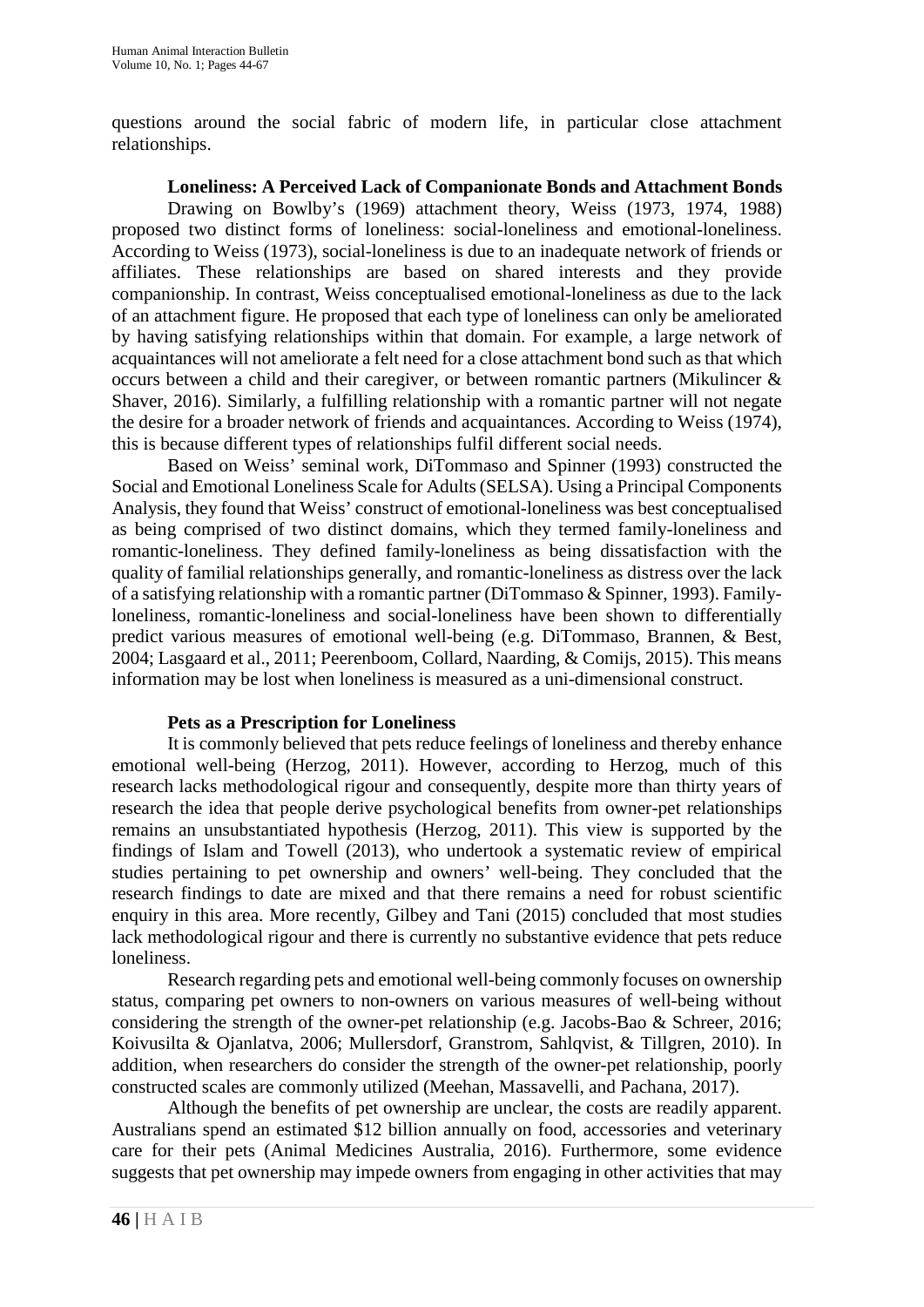reduce feelings of loneliness and enhance well-being (Luhmann & Kalitzki, 2018). For example, a participant in an Australian qualitative study reported that she chose to spend Christmas alone rather than with her family because she did not want to be away from her pet dog (Wells & Rodi, 2000). In addition, coping with the death of a pet or relinquishing a pet that has failed to live up to expectations can negatively impact on emotional wellbeing (Gilbey, McNicholas, & Collis, 2007; Hewson, 2014). Given these known financial and emotional costs of pet ownership, and the propensity of health professionals to prescribe pets for lonely people (Smith 2012), further investigation of possible relationships between loneliness, emotional well-being and the owner-pet relationship is warranted.

In understanding human-animal relationships, it is important to acknowledge the heterogeneity of these relationships. In particular, researchers have emphasised the need to be species specific when investigating owner-pet relationships (e.g. Dwyer, Bennett, & Coleman, 2006; Kurdek, 2008). Notably, dogs (*Canis lupus familiaris*) are the most commonly kept species of pet in many countries, including Australia, where 38% of households have a pet dog (Animal Medicines Australia, 2016). Furthermore, people tend to form closer relationships with dogs than with other pet species (Wu, Wong, & Chu, 2018), thus increasing the importance of understanding the psychological impact of these particular inter-species relationships.

#### **Pet dogs as Companions and Attachment Figures**

The most commonly cited reason for dog ownership is that dogs provide companionship (Meyer & Forkman, 2014). Companionship has been defined as a social bond that provides intrinsic satisfaction through the sharing of pleasurable experiences (Rook, 1987). Research suggests that dogs fulfil a companionate role for many owners. For example, in a community sample of 945 Australian pet-dog owners, Franklin (2006) found that 82% of participants reported owning their dog for companionship. Furthermore, in a qualitative study by Wells and Rodi (2000), a participant exemplified the theme of dogs as companions when she described the pleasure she derived from sitting in the garden with her dog and taking walks with him. Moreover, the terms *pet* and *companion animal* are used interchangeably in the literature, with the latter term favoured in some arenas because it connotes a mutual relationship and psychological bond (Walsh, 2009).

Research suggests that, as well as being companions, pet dogs can be perceived as attachment figures (Beck & Madresh, 2008; Kurdek, 2008; Meehan et al., 2017; Zilcha-Mano, Mikulincer, & Shaver, 2012). An attachment figure, as defined by Bowlby (1969), is a stronger and wiser relational partner who is a secure base from which one ventures to explore the environment, and a safe haven to return to during times of threat. Furthermore, physical proximity to the attachment figure is sought and enjoyed, and separation from the individual causes distress (Ainsworth, 1991; Bowlby, 1969). Although Bowlby and Ainsworth focused their research on the infant-caregiver attachment bond, later researchers have demonstrated that the concept of an attachment bond can be meaningfully applied to adult relationships (Bartholomew & Horowitz, 1991; Doherty & Feeney, 2004; Mikulincer & Shaver, 2016) as well as to inter-species relationships (Kurdek, 2009; Zilcha-Mano et al., 2012).

As several researchers have noted, the term *attachment* is often poorly defined within the pets and well-being literature (Julius, Beetz, Kotrschal, Turner, & Uvnas-Moberg, 2013; Peacock, Chur-Hansen, & Winefield, 2012). Historically, the term has been used as a general descriptor of the owner-pet relationship, without regard for the more specific way an attachment bond is conceptualised in psychology. However, within the last decade, some researchers have begun to consider the owner-pet relationship specifically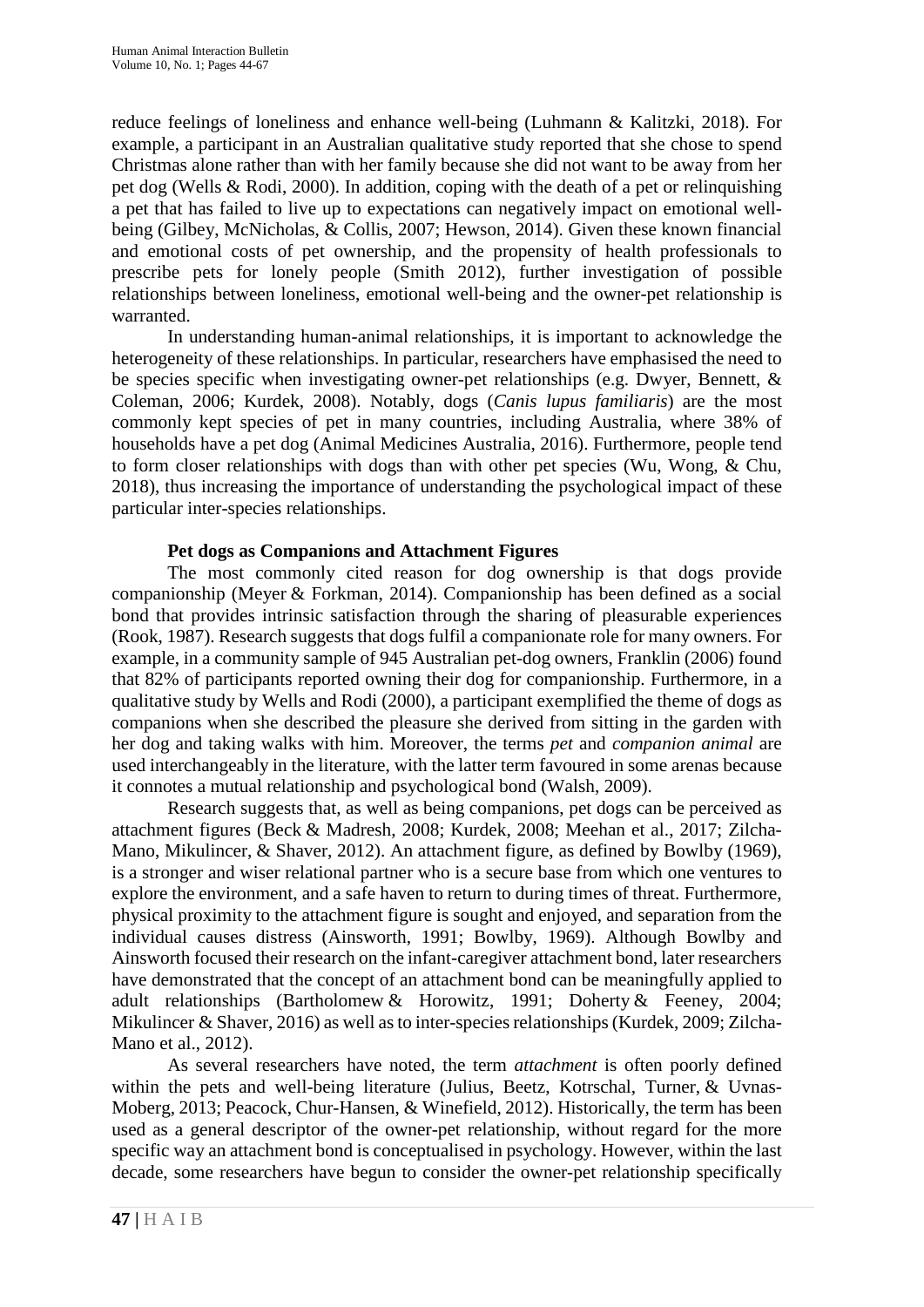within the framework of Bowlby's (1969) attachment theory (e.g. Beck & Madresh, 2008; Kurdek, 2009, Meehan et al., 2017; Zilcha-Mano, Mikulincer, & Shaver, 2011; Zilcha-Mano et al., 2012). For example, Kurdek (2009) investigated whether dogs can fulfil the role of being an attachment-figure and thereby a safe haven during times of distress. He found that in a large community sample of dog owners  $(N = 975)$ , people reported being more inclined to turn to their dog for emotional support than to their parents, siblings, or best friends. Only romantic partners were rated higher than dogs as a source of safe haven during times of emotional distress. These findings demonstrate that for many people, their dog is an important part of their social support network and the emotional support they derive from this inter-species relationship may be more important than that derived from their intra-species relationships.

The notion that the human-dog bond can be meaningfully conceptualised as both a companionate bond and an attachment bond is concordant with the findings of Dwyer et al. (2006), who developed a measure of the human-dog bond based on information gathered from focus groups comprised of Australian dog owners. The authors noted that a single factor, which they termed Perceived Emotional Closeness, consisted of items which reflected the constructs of both companionship and attachment. According to Dwyer et al., this indicates that the human-dog bond is multifaceted and that pet dogs can fulfil multiple social roles for owners.

#### **Loneliness, Emotional Well-Being and the Human-Dog Bond**

If, as previous research suggests, pet dogs can serve as both companions and attachment figures, then it is possible that dog-owners who have an unsatisfied felt need for intra-species relational bonds may turn to their dog to fulfil that role. The findings of an experiment by Epley, Akalis, Waytz and Cacioppo (2008) support this possibility. They found that participants who were induced to feel lonely by viewing a movie clip, subsequently ascribed anthropomorphic social connectedness traits (e.g. thoughtful, considerate, sympathetic) to a pet more so than did participants in a control group. This suggests that as theorised by Epley et al., loneliness prompts people to connect relationally with pets. According to Epley et al., the next step in this area of research is to consider whether, when people turn to pets in this way, the pet is effective in mitigating the deleterious effects of loneliness on emotional well-being. The aim of the current study is to investigate this possibility, specifically focusing on human-dog relationships.

Although several researchers have investigated whether the owner-pet relationship moderates the relationship between perceived social support and emotional well-being (e.g. Duvall-Antonacopoulos & Pychyl, 2010; McConnell, Brown, Shoda, Stayton, & Martin, 2011; Peacock et al., 2012) only one study (Krause-Parello, 2012) has been conducted to investigate a possible inconsistent mediating effect as proposed by Epley et al. (2008). An inconsistent mediating effect is one in which the indirect effect (i.e. the effect via the mediator) acts in the opposite direction to the direct effect, thereby suppressing the direct effect (MacKinnon, Fairchild, & Fritz, 2007; Stapleton, Pituch, & Dion, 2014).

In a sample of 150 women aged 55-84, Krause-Parello (2012) reported that greater loneliness was associated with a stronger owner-pet bond, and this bond mitigated the relationship between loneliness and depressive symptomatology. Although Krause-Parello avoided the possibility of age and sex effects confounding her results by restricting the sample to older women, this means the findings are not generalizable to men or adults of other ages. Consequently, one of the aims of the current study was to sample a broad range of Australian adult dog-owners. There is some evidence to suggest that participants' age, sex and marital status predict both the strength of the human-dog bond (Dotson & Hyatt, 2008; Reid & Anderson, 2009) and various measures of emotional well-being (Ben-Zur,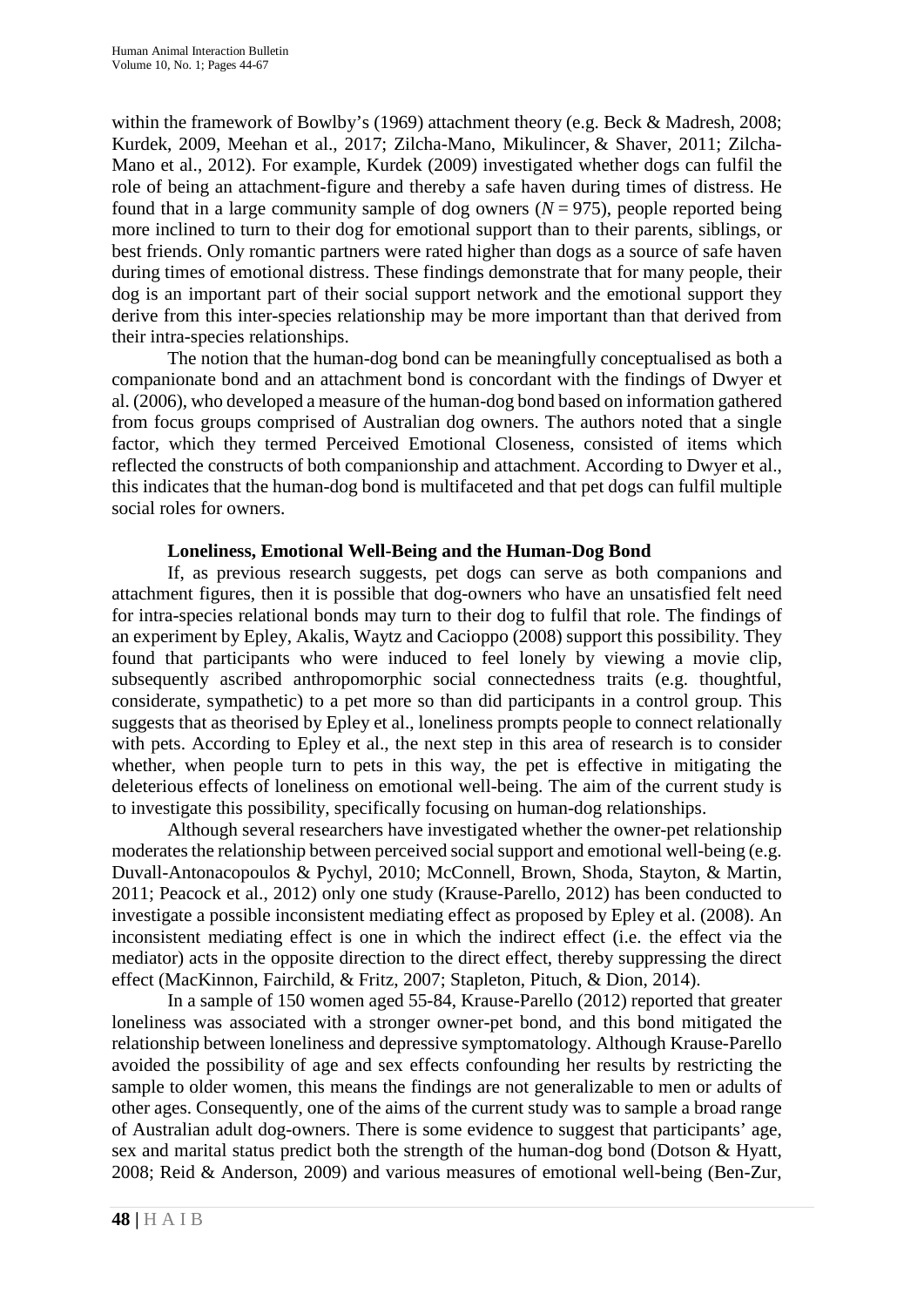2012; Bromet et al., 2011; Diener & Ryan, 2009; Peacock et al., 2012). For this reason, these variables were controlled for in the current study.

As discussed by Diener et al. (2010), emotional well-being involves more than just the absence of a pathological state such as depression. According to Pavot and Diener (2013), a comprehensive understanding of emotional well-being should encapsulate the full circumplex of emotions. That is, it should include both positive affect (PA) and negative affect (NA). For this reason, both these variables were included in the current study.

To our knowledge, McConnell et al. (2011) are the only researchers who have considered how the human-dog bond may relate to any aspect of PA. They reported that social-needs fulfilment by a pet dog was a unique positive predicator of subjective happiness after social-needs fulfilment from human relationships was controlled for. Although this study was limited by small sample size  $(N = 56)$ , the findings suggest that further investigation of the possible relationship between the human-dog bond and PA is warranted.

Furthermore, previous researchers who have investigated a possible relationship between loneliness and the owner-pet bond have invariably considered loneliness as a unidimensional construct (e.g. Duvall-Antonacopoulos & Pychyl, 2010; Gilbey et al., 2007; Krause-Parello, 2008, 2012; McConnell et al., 2011). By delineating between social-, family- and romantic-loneliness, the current study will extend the existing literature and provide a useful next step in understanding the possible relationships between loneliness, emotional well-being and the human-dog bond.

#### **Research Question and Hypotheses**

The aim of this study was to investigate whether loneliness positively predicts the strength of the human-dog bond and whether the human-dog bond mitigates the deleterious effects of loneliness on emotional well-being. It was hypothesised that social-, family-, and romantic-loneliness would each uniquely and positively predict the strength of the humandog bond. It was also hypothesised that a stronger human-dog bond would predict higher PA and lower NA. Finally, for each of the three types of loneliness, it was hypothesised that higher levels of loneliness would predict lower PA and higher NA, and that these relationships would be mediated by the human-dog bond.

## **Method**

## **Participants**

A convenience sample of Australian adults who owned one or more pet dogs participated in the study. Six-hundred and thirty-nine people (123 men, 516 women) aged between 18 and 80 ( $M = 42.1$ ,  $SD = 12.99$ ) were included. Most participants (72.6%) were in a couple relationship, while the remaining participants were single (19.6%), divorced (5.8%) or widowed (2%). As shown in Table 1, most participants reported that they owned one dog, had owned their dog for more than two years, and regarded their dog as a companion rather than as a best friend or soulmate.

## **Materials**

The questionnaire included demographic questions (age, sex, marital status), general questions about aspects of the human-dog relationship, and three established scales.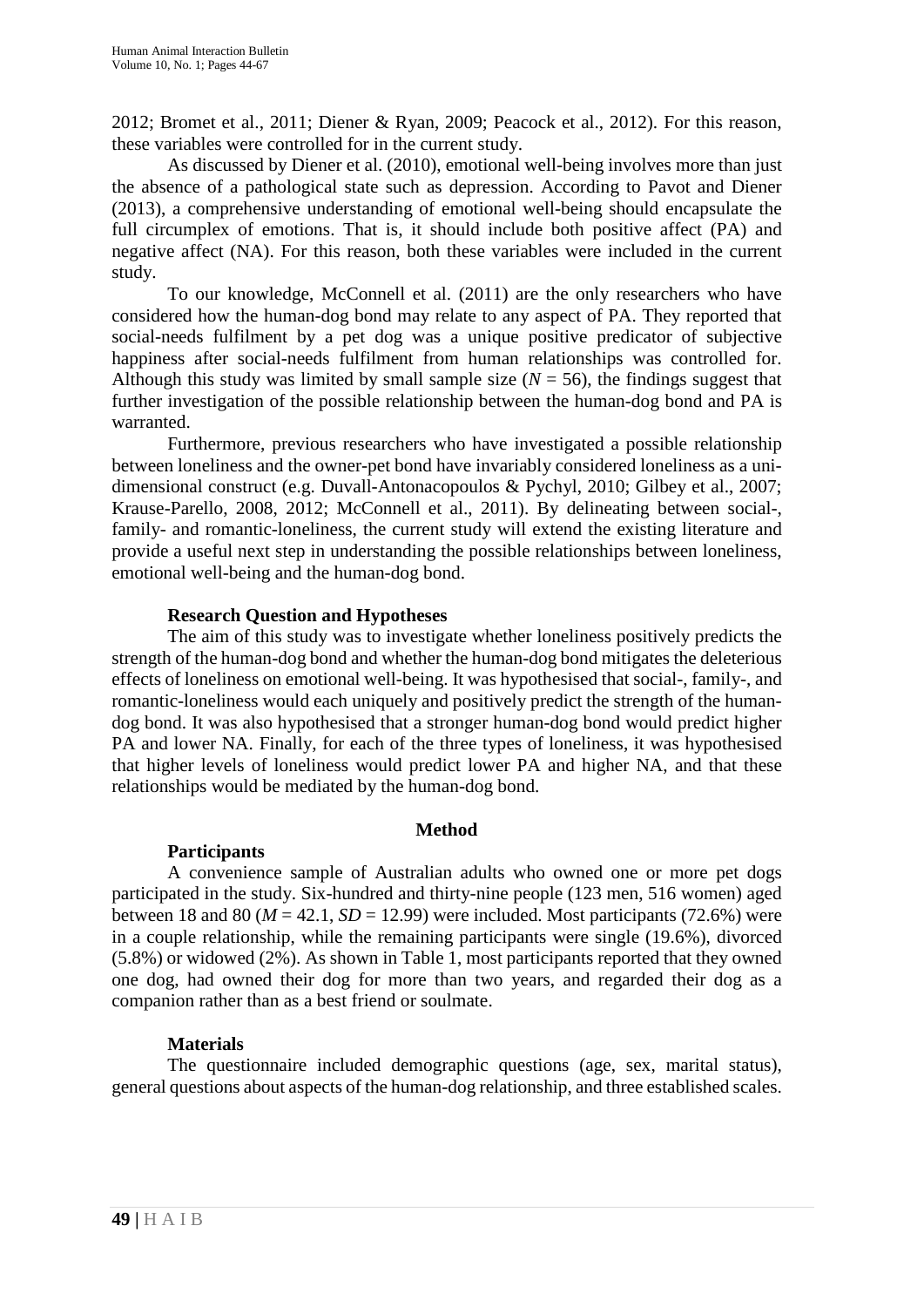#### **Table 1**

*Characteristics of Participants' Human-Dog Relationship*

| Characteristics of Farncipanis Trainan Dog Retailonshi |     |        |
|--------------------------------------------------------|-----|--------|
| Characteristic                                         | N   | $(\%)$ |
| Number of dogs owned                                   |     |        |
| 1                                                      | 375 | (58.7) |
| $2 - 3$                                                | 241 | (37.7) |
| $>$ 3                                                  | 23  | (3.6)  |
| Length of ownership                                    |     |        |
| Less than 1 year                                       | 61  | (9.5)  |
| 1-2 years                                              | 80  | (12.5) |
| More than 2 years                                      | 498 | (77.9) |
| Term used to describe dog                              |     |        |
| Just a dog                                             | 45  | (7.0)  |
| A companion                                            | 387 | (60.6) |
| Best friend                                            | 173 | (27.1) |
| Soulmate                                               | 34  | (5.3)  |
|                                                        |     |        |

 $$ 

**Human-dog bond.** The human-dog bond was assessed using the Perceived Emotional Closeness subscale of the Monash Dog Owner Relationship Scale (MDORS) (Dwyer et al., 2006). The 10 items of this subscale address affectional bonding, psychological attachment and companionship (Dwyer et al., 2006). The scale's authors reported a Cronbach's alpha for this subscale of .84 and it has established construct validity (Dwyer et al., 2006; Handlin, Nilsson, Ejdeback, Hydbring-Sandberg, & Uvnas-Moberg, 2012; Payne, Bennett, & McGreevy, 2015). In the present study, a Cronbach's alpha of .90 was obtained. Participants responded to items using a 5-point rating scale wherein higher ratings indicated a stronger human-dog bond.

**Emotional well-being.** The Scale of Positive and Negative Experience (SPANE) (Diener et al., 2010) was used to assess emotional well-being. This 12-item scale consists of two 6-item subscales, which assess PA and NA, respectively. The SPANE has been shown to have good construct validity (Diener et al., 2010; Silva & Caetano, 2013; Sumi, 2014). Regarding internal reliability, Diener et al. (2010) reported Cronbach's alphas of .87 and .81 for the PA and NA subscales respectively. Cronbach's alphas in the present study were .89 for the PA subscale and .83 for the NA subscale.

Participants indicated how frequently they had experienced each listed feeling and emotion during the previous four weeks using a 5-point rating scale, which ranged from 1 (*very rarely or never*) to 5 (*very often or always*). A higher score on the PA subscale indicated greater PA. Likewise a higher score on the NA subscale indicated greater NA.

**Loneliness.** The short version of the Social and Emotional Loneliness Scale for Adults (SELSA-S) (DiTommaso et al., 2004) was used to assess loneliness. The SELSA-S consists of three 5-item subscales that assess social-, family- and romantic-loneliness, respectively. The SELSA-S has been shown to have good construct validity (DiTommaso et al., 2004). Regarding internal reliability, the scale's authors reported that the subscales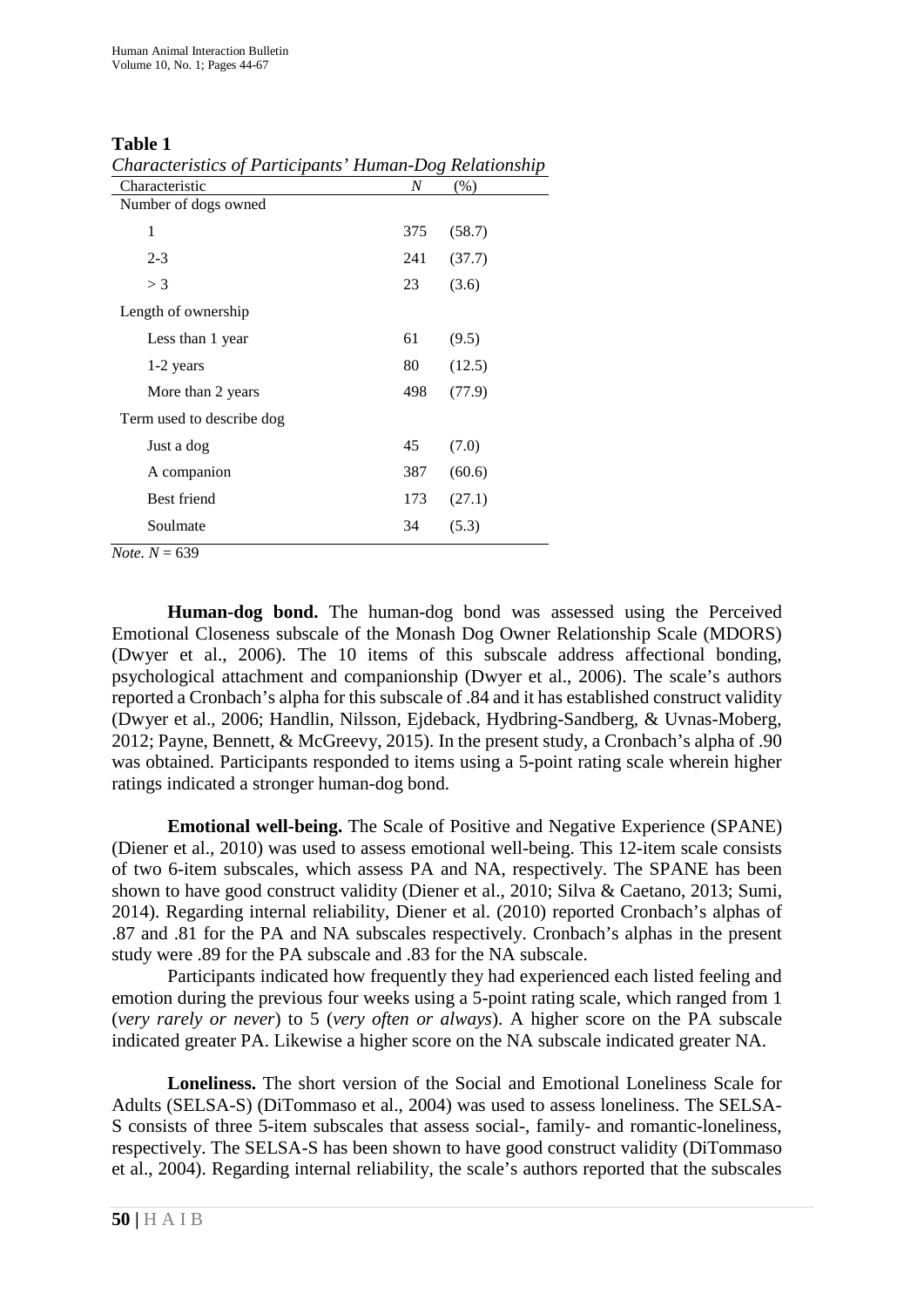had Cronbach's alphas of between .87 and .90. In the current study, the obtained Cronbach's alphas were .88, .90, and .91 for the social-, family-, and romantic-loneliness scales respectively.

In the present study, participants were instructed to think about their interpersonal experiences during the past two weeks and indicate how strongly they agreed with each item using a 7-point rating scale that ranged from 1 (*strongly disagree*) to 7 (*strongly agree*). For each of the subscales, higher total scores indicated greater loneliness.

#### **Procedure**

The School of Psychology Ethics Committee at Charles Sturt University granted ethical approval for this study. A power analysis was conducted using G\*power (version 3.1.9.2) (Faul, Erdfelder, Buchner, & Lang, 2009). Power was set at .80 and alpha was set at .05 as recommended by Cohen (1992). A small effect size of  $f^2 = 0.02$  was set to maximise the likelihood of detecting any statistically significant effects. Based on these criteria, the power analysis revealed that a sample of 602 participants was required. Therefore, the obtained sample of  $N = 639$  was sufficient.

Both a paper and an electronic version of the questionnaire were constructed. A link to the electronic version of the questionnaire was placed on the online forums of Charles Sturt University and on Facebook. The researcher also recruited participants faceto-face from amongst friends and acquaintances using the paper version. People were invited to participate if they self-identified as an Australian adult who owned at least one pet dog. Those who completed the electronic version were invited to forward the link to others who they thought may want to participate. Participants were provided with an information sheet detailing who the target population for the study was and the purpose of the study. Those who completed the paper version of the questionnaire were given an envelope to ensure confidentiality. All of the data was imported into the statistical computer program SPSS (version 24). The mediation analyses were conducted using Hayes' PROCESS macro (version 3.3, model 4) for SPSS.

#### <span id="page-7-0"></span>**Results**

## **Preliminary Analysis**

All analyses were conducted using bootstrapping, which is robust to univariate and multivariate outliers, violations of the assumptions of normality of variables, and violations of linearity and homoscedasticity of the residuals in multivariate analyses (Field, 2013). As recommended by Field (2013), 2,000 bootstrap samples were used for each analysis. Scatterplots depicting the bivariate relationships between variables used in the main analysis were inspected. No non-linear relationships were evident. Table 2 shows the bivariate correlations between variables. Weak but statistically significant relationships were observed between the human-dog bond and romantic- and family-loneliness respectively, but no statistically significant relationship was identified between the humandog bond and social-loneliness. Furthermore, a statistically significant relationship was not identified between the human-dog bond and PA or NA. The highest correlation between variables was -.60, meaning there were no apparent issues of multicollinearity or singularity (Field, 2013).

## **Descriptive Statistic[s](#page-7-0)**

Table 3 shows the descriptive statistics for the continuous variables. The median (*Md)* and inter-quartile range (*IQR*) are reported together with the mean (*M*) and standard deviation (*SD*). This is because the mean can be distorted in skewed data (Pallant, 2013).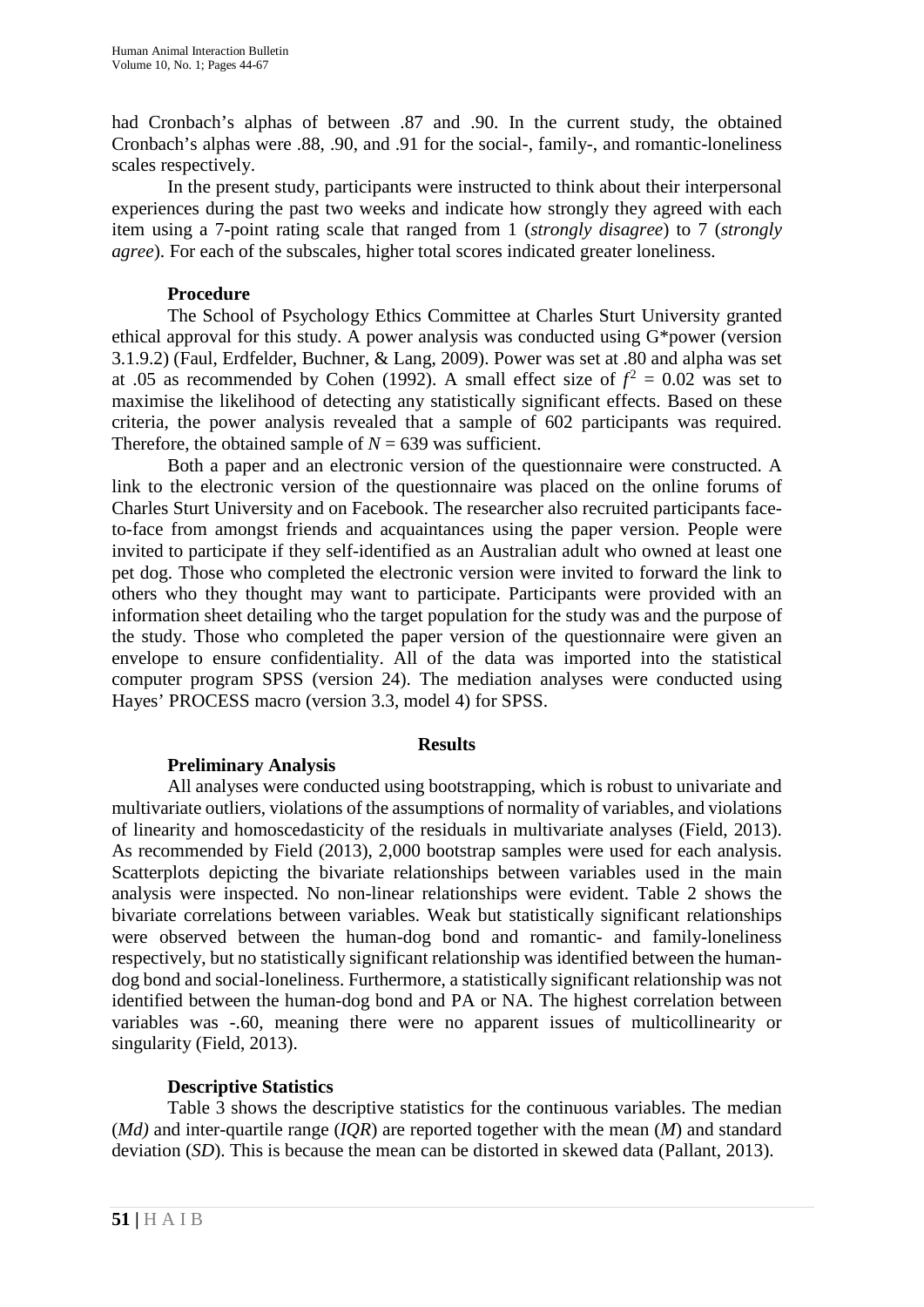## **Table 2**

| Variable 1      |                                    | $\overline{2}$                                  | 3                                                                                               | 4                             | 5       | 6       | 7   | 8 |
|-----------------|------------------------------------|-------------------------------------------------|-------------------------------------------------------------------------------------------------|-------------------------------|---------|---------|-----|---|
| $1. \text{Age}$ | $\overline{\phantom{a}}$           |                                                 |                                                                                                 |                               |         |         |     |   |
| $2.$ Sex        | $-.11**$<br>$[-.19, -03]$          |                                                 |                                                                                                 |                               |         |         |     |   |
| 3. SL           | .02<br>$[-.05, .10]$ $[-.12, .04]$ | $-.04$                                          |                                                                                                 |                               |         |         |     |   |
| 4. FL           | .07                                | .04<br>$[-.01, .15]$ $[-.03, .11]$ $[.38, .54]$ | $.46**$                                                                                         |                               |         |         |     |   |
| 5. RL           | $.10*$                             | .07                                             | $.20**$ $.33**$<br>$[.02, .18]$ $[-.01, .14]$ $[.12, .28]$ $[.25, .41]$                         |                               |         |         |     |   |
| 6. PA           | $-.01$                             | .03                                             | $[-.09, .06]$ $[-.05, .10]$ $[-.53, -.39]$ $[-.51, -.35]$ $[-.34, -.19]$                        | $-0.46**$ $-0.43**$ $-0.27**$ |         |         |     |   |
| 7. NA           | $-0.06$                            | .07                                             | $[-.14, .02]$ $[-.01, .16]$ $[.30, .45]$ $[.29, .44]$ $[.10, .25]$ $[-.66, -.54]$               | $.37**$ $.37**$               | $.17**$ | $-60**$ |     |   |
|                 | 8. HDB $-11**$ .19**               |                                                 | $[-.18, -.03]$ $[.10, .26]$ $[-.09, .08]$ $[.04, .20]$ $[.06, .22]$ $[-.05, .11]$ $[-.02, .14]$ | $-01$ .12**                   | $.14**$ | .03     | .06 |   |

*Bivariate Pearson Correlations of Variables Used in Regression Analyses*

 $$ negative affect, HDB = human-dog bond. 95% Percentile CIs based on 2,000 bootstrap samples shown in brackets.

\**p* < .05 (2-tailed). \*\**p* < .01 (2-tailed).

| Table 3                                                       |  |  |
|---------------------------------------------------------------|--|--|
| Descriptive Statistics for Continuous Variables ( $N = 639$ ) |  |  |

|                 |       |       |       |          |           | Range    |  |  |
|-----------------|-------|-------|-------|----------|-----------|----------|--|--|
| Variable        | M     | SD    | Мd    | IQR      | Potential | Actual   |  |  |
| Age             | 42.09 | 12.99 | 43.00 | (31, 52) | $18+$     | 18-80    |  |  |
| Soc. loneliness | 13.24 | 6.13  | 12.00 | (9, 17)  | $5 - 35$  | $5 - 35$ |  |  |
| Fam. loneliness | 11.36 | 6.39  | 10.00 | (6, 14)  | $5 - 35$  | $5 - 34$ |  |  |
| Rom. loneliness | 15.64 | 8.98  | 13.00 | (8, 23)  | $5 - 35$  | $5 - 35$ |  |  |
| <b>PA</b>       | 22.74 | 3.74  | 23.00 | (20, 25) | $6 - 30$  | 11-30    |  |  |
| <b>NA</b>       | 14.64 | 3.80  | 15.00 | (12, 17) | $6 - 30$  | $6-29$   |  |  |
| <b>HDB</b>      | 35.94 | 7.47  | 36.00 | (31, 42) | 10-50     | 10-50    |  |  |

*Note.* Soc. Loneliness = social-loneliness, Fam. Loneliness = family-loneliness, Rom. Loneliness = romanticloneliness, PA = positive affect, NA = negative affect, HDB = human-dog bond. For all variables, higher scores indicate more of the variable.

## **Primary Analysis**

Table 4 shows the summary table for the standard multiple regression model in which the dependent variable was the human-dog bond. The independent variables were the three types of loneliness and the demographic variables of age, sex and marital status. This regression model provided the coefficient for the path between each of the independent variables and the human-dog bond in the mediation model (path *a*). As shown in Table 4, this regression model had an  $\overline{R}^2$  value of .074,  $F(6, 632) = 8.423$ ,  $p < .001$ . This means that only 7.4% of the variance in the human-dog bond was accounted for by the three types of loneliness and the three demographic variables.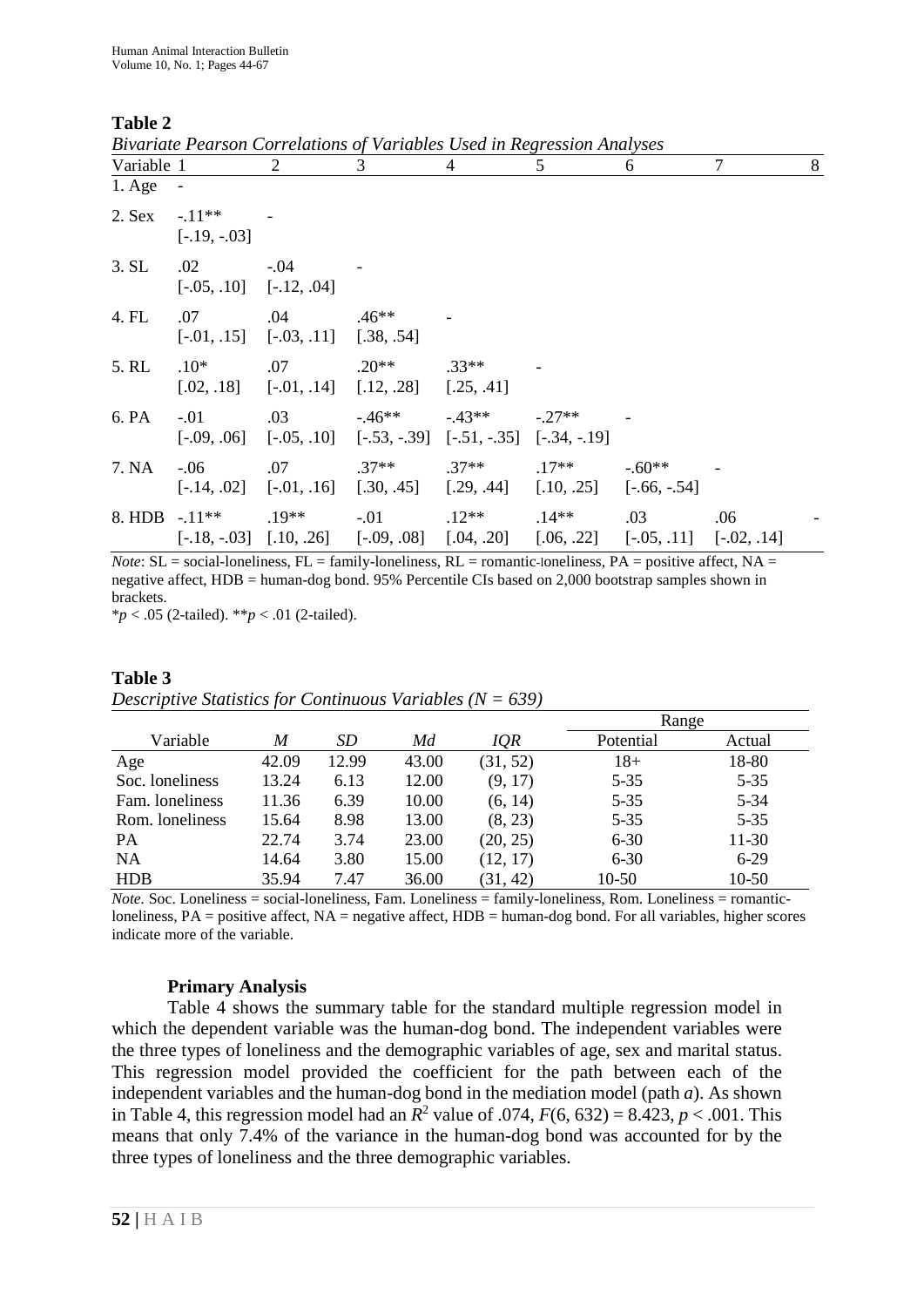|                      |                   | Dependent variable: Human-dog bond |                               |                    |               |         |  |
|----------------------|-------------------|------------------------------------|-------------------------------|--------------------|---------------|---------|--|
| Independent variable | path              |                                    | h                             | [95% PCI]          | <i>BootSE</i> |         |  |
| Constant             |                   |                                    | 32.137                        | [28.406, 36.311]   | 2.039         | < .001  |  |
| Social-loneliness    | $a_{\rm SI}$      | $-.07$                             | $-0.089$                      | $[-0.195, 0.020]$  | 0.055         | .091    |  |
| Family-loneliness    | $d_{\text{FI}}$ . | .12                                | 0.140                         | [0.042, 0.238]     | 0.050         | .008    |  |
| Romantic-loneliness  | $a_{\text{RI}}$   | .11                                | 0.088                         | [0.018, 0.156]     | 0.035         | .011    |  |
| Age                  | $a_{\text{Age}}$  | $-.09$                             | $-0.051$                      | $[-0.096, -0.008]$ | 0.022         | .033    |  |
| <b>Sex</b>           | $a_{\text{Sex}}$  | .16                                | 3.041                         | [1.518, 4.514]     | 0.762         | < 0.001 |  |
| Marital status       | $d$ Marital       | $-.05$                             | $-0.707$                      | $[-1.726, 0.327]$  | 0.533         | .192    |  |
|                      |                   |                                    | $R^2 = .074$                  |                    |               |         |  |
|                      |                   |                                    | $F(6, 632) = 8.423, p < .001$ |                    |               |         |  |

#### **Table 4** *Regression Model Predicting the Human-Dog Bond*

*Note.* SL, FL, and RL = social-loneliness, family-loneliness and romantic-loneliness, respectively. Standard errors and 95% Percentile CIs based on 2,000 bootstrap samples.

The β-values and *p*-values indicate that participants' sex (β = .16, *p* < .001) and age  $(\beta = -0.09, p = 0.033)$  each uniquely predicted the human-dog bond. Specifically, a stronger human-dog bond was reported by younger people than by older people, and women reported a stronger human-dog bond than men did. Marital status was not a unique predictor of the human-dog bond (β = -.05,  $p = .192$ ) in this model.

As hypothesised, family-loneliness ( $\beta$  = .12, *p* = .008) and romantic-loneliness ( $\beta$ = .11, *p* = .011) positively predicted the human-dog bond. This means that higher levels of these two types of loneliness were associated with a stronger human-dog bond. In contrast, the relationship between social-loneliness and the human-dog bond was not statistically significant ( $\beta$  = -.07,  $p$  = .091), indicating that contrary to expectation, social-loneliness failed to positively predict the human-dog bond.

Table 5 shows the summary table for the standard multiple regression model in which the dependent variable was PA, and the independent variables were the three types of loneliness, the human-dog bond, and the demographic variables. This regression model provided the coefficient for the direct effect (path  $c'$ ) for each of the three types of loneliness on PA, when the other independent variables were held constant. It also provided the coefficient for the path between the human-dog bond and PA (path *b*).

#### **Table 5**

|                      |               | Dependent variable: PA |          |                    |               |         |  |
|----------------------|---------------|------------------------|----------|--------------------|---------------|---------|--|
| Independent variable | path          |                        | h        | [95% PCI]          | <i>BootSE</i> | p       |  |
| Constant             |               |                        | 25.136   | [23.062, 27.144]   | 1.020         | < .001  |  |
| Social-loneliness    | $C'_{\rm SL}$ | $-.32$                 | $-0.195$ | $[-0.245, -0.143]$ | 0.026         | < 0.001 |  |
| Family-loneliness    | $C'_{\rm FL}$ | $-.25$                 | $-0.147$ | $[-0.200, -0.096]$ | 0.026         | < 0.001 |  |
| Romantic-loneliness  | $C'_{\rm RL}$ | $-.13$                 | $-0.054$ | $[-0.086, -0.022]$ | 0.016         | .001    |  |
| Age                  | $C'$ Age      | .02                    | 0.006    | $[-0.017, 0.026]$  | 0.011         | .599    |  |
| Sex                  | $C'$ Sex      | .02                    | 0.170    | $[-0.450, 0.806]$  | 0.319         | .602    |  |
| Marital status       | $C'$ Marital  | .05                    | 0.337    | $[-0.173, 0.836]$  | 0.252         | .156    |  |
| <b>HDB</b>           | $b_{\rm HDB}$ | .08                    | 0.042    | [0.007, 0.078]     | 0.019         | .015    |  |
|                      |               |                        |          |                    |               |         |  |

## *Regression Model Predicting Positive Affect*

$$
R^2 = .296
$$
  
F(7, 631) = 37.816, p < .001

*Note.* SL, FL, and RL = social-loneliness, family-loneliness and romantic-loneliness respectively.  $HDB =$ human-dog bond. Standard errors and 95% Percentile CIs based on 2,000 bootstrap samples.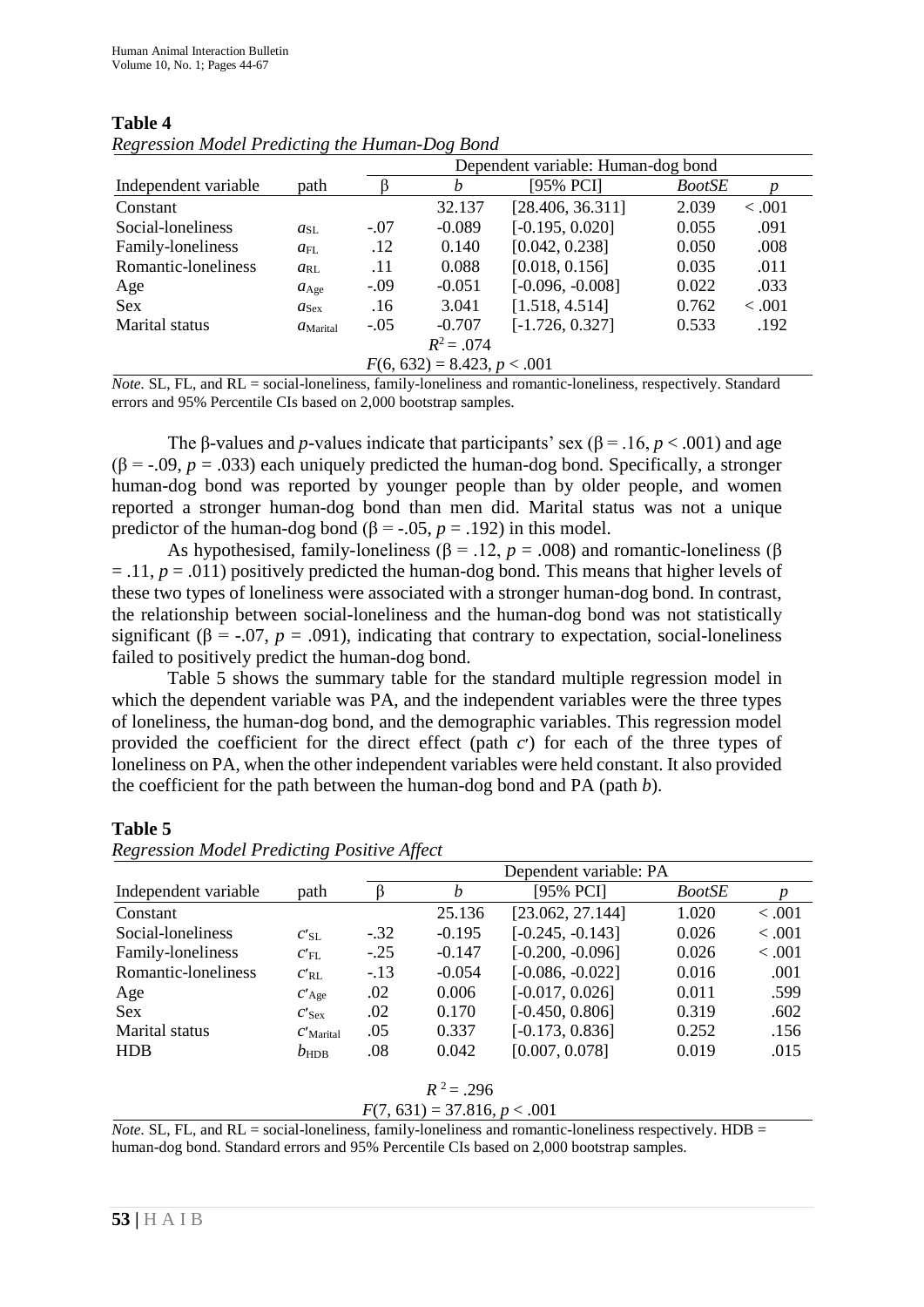As shown in Table 5, this regression model had an  $R^2$  value of .296,  $F(7, 631) =$ 37.816,  $p < .001$ . This indicates that the three types of loneliness, the demographic variables and the human-dog bond together accounted for 29.6% of the variance in PA. The β-values and *p-*values indicate that none of the demographic variables uniquely predicted PA. As expected, social-loneliness ( $\beta$  = -.32, *p* < .001), family-loneliness ( $\beta$  = -.25, *p* < .001) and romantic-loneliness (β = -.13, *p* = .001) each negatively predicted PA, with higher levels of each type of loneliness associated with lower levels of PA. Also as expected, the humandog bond was a unique positive predictor of PA (β = .08,  $p = .015$ ) such that a stronger human-dog bond was associated with a higher level of PA. Therefore, to summarise, the hypothesis that each type of loneliness would negatively predict PA was supported. The hypothesis that the human-dog bond would positively predict PA was also supported.

Table 6 shows the summary table for the standard multiple regression model in which the dependent variable was NA, and the independent variables were the three types of loneliness, the human-dog bond and the demographic variables. This regression model provided the coefficient for the direct effect of each type of loneliness on NA (path  $c'$ ), when the other independent variables were held constant. It also provided the coefficient for the path between the human-dog bond and NA (path *b*).

As shown in Table 6, this regression model had an  $R^2$  value of .199,  $F(7, 631) =$ 22.44,  $p < .001$ . This indicates that, altogether, the demographic variables, the three types of loneliness and the human-dog bond accounted for 19.9% of the variance in NA. The βvalues and *p*-values indicate that social-loneliness ( $\beta$  = .26, *p* <.001) and family-loneliness  $(\beta = .24, p < .001)$  were the only unique predictors of NA in this model. As hypothesised, these two types of loneliness positively predicted NA such that a higher level of each was associated with a higher level of NA. However, contrary to expectation, neither romanticloneliness (β = .04, *p* = .284), the human-dog bond (β = .01, *p* = .779), nor any of the demographic variables were significant predictors of NA in this model.

|                               |               | Dependent variable: NA |          |                   |               |         |  |
|-------------------------------|---------------|------------------------|----------|-------------------|---------------|---------|--|
| Independent variable          | path          |                        | h        | [95% PCI]         | <i>BootSE</i> | p       |  |
| Constant                      |               |                        | 10.458   | [8.316, 12.547]   | 1.08          | < 0.001 |  |
| Social-loneliness             | $C'_{\rm SL}$ | .26                    | 0.159    | [0.101, 0.213]    | 0.029         | < 0.001 |  |
| Family-loneliness             | $C'_{\rm FL}$ | .24                    | 0.141    | [0.082, 0.203]    | 0.031         | < 0.001 |  |
| Romantic-loneliness           | $C'_{\rm RL}$ | .04                    | 0.018    | $[-0.015, 0.050]$ | 0.016         | .284    |  |
| Age                           | $C'$ Age      | $-.07$                 | $-0.020$ | $[-0.042, 0.001]$ | 0.011         | .074    |  |
| <b>Sex</b>                    | $C'$ Sex      | .06                    | 0.596    | $[-0.141, 1.316]$ | 0.376         | .092    |  |
| Marital status                | $C'$ Marital  | $-.02$                 | $-0.115$ | $[-0.594, 0.362]$ | 0.244         | .654    |  |
| <b>HDB</b>                    | $b_{\rm HDB}$ | .01                    | 0.005    | $[-0.032, 0.043]$ | 0.019         | .779    |  |
| $R^2 = .199$                  |               |                        |          |                   |               |         |  |
| $F(7, 631) = 22.44, p < .001$ |               |                        |          |                   |               |         |  |

#### **Table 6** *Regression Model Predicting Negative Affect*

*Note.* SL, FL, and RL = social-loneliness, family-loneliness and romantic-loneliness respectively. HDB = human-dog bond. Standard errors and 95% Percentile CIs based on 2,000 bootstrap samples.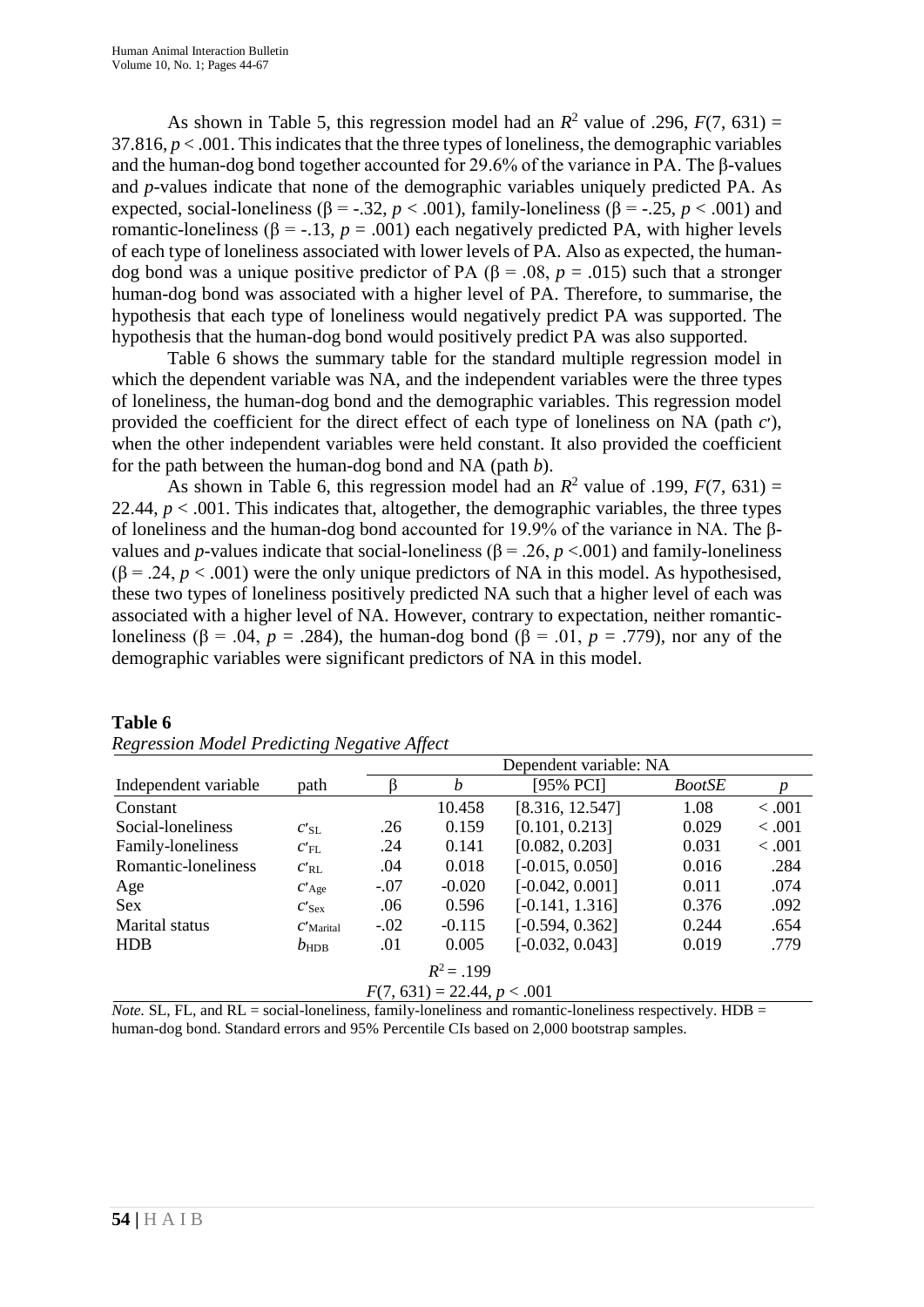When using PROCESS, a mediating effect is deemed to exist if the bootstrapped CI for the indirect effect does not include zero (Hayes, 2018). Table 7 shows the indirect effect via the human-dog bond, for the relationship between each type of loneliness and each of the two types of affect. These indirect effects were computed while the alternative types of loneliness and the demographic variables were held constant. As shown in Table 7, the CI for the indirect effect of family-loneliness on PA via the human-dog bond was positive and did not include zero (0.0006, 0.0135). This indicates that the human-dog bond mediated the relationship human-dog bond between family-loneliness and PA. Similarly, the CI for the indirect effect of romantic-loneliness on PA is positive and does not include zero (0.0002, 0.0090). This indicates that the human-dog bond also mediated the relationship between romantic-loneliness and PA. The CI for each of the remaining indirect effects included zero. This indicates that the human-dog bond failed to mediate the relationship between social-loneliness and PA. It also failed to mediate the relationship between any of the types of loneliness and NA.

|                      | Dependent Variable |               |                     |          |               |                     |  |
|----------------------|--------------------|---------------|---------------------|----------|---------------|---------------------|--|
|                      |                    |               | PА                  |          |               | NA                  |  |
| Independent Variable | Effect             | <i>BootSE</i> | [95% PCI]           | Effect   | <i>BootSE</i> | [95% PCI]           |  |
| Social-loneliness    | $-0.004$           | 0.003         | $[-0.0103, 0.0009]$ | $-0.001$ | 0.002         | $[-0.0052, 0.0035]$ |  |
| Family-loneliness    | 0.006              | 0.003         | [0.0006, 0.0135]    | 0.001    | 0.003         | $[-0.0048, 0.0070]$ |  |
| Romantic-loneliness  | 0.004              | 0.002         | [0.0002, 0.0090]    | 0.001    | 0.002         | $[-0.0030, 0.0043]$ |  |

| <b>Table 7</b>                                                 |  |  |
|----------------------------------------------------------------|--|--|
| Indirect Effect of Loneliness on Affect via the Human-Dog Bond |  |  |

*Note.* PA = positive affect, NA = negative affect. Standard error and 95% Percentile CIs based on 2,000 bootstrap samples. Indirect effects were computed while the alternate types of loneliness and participants' age, sex and marital status were held constant.

The index of mediation for the indirect effect of family-loneliness on PA via the human-dog bond was 0.010 [0.0009, 0.0232]. Based on Kenny's (2014) recommended interpretation of effect sizes, this is a small effect. Similarly, the index of mediation for the indirect effect of romantic-loneliness on PA via the human-dog bond was 0.009 [0.0004, 0.0218]. This is also a small effect.

Figures 1 and 2 show the ordinary-least-squares path analyses undertaken in this study. For clarity, only paths for which the coefficients were statistically significant are included.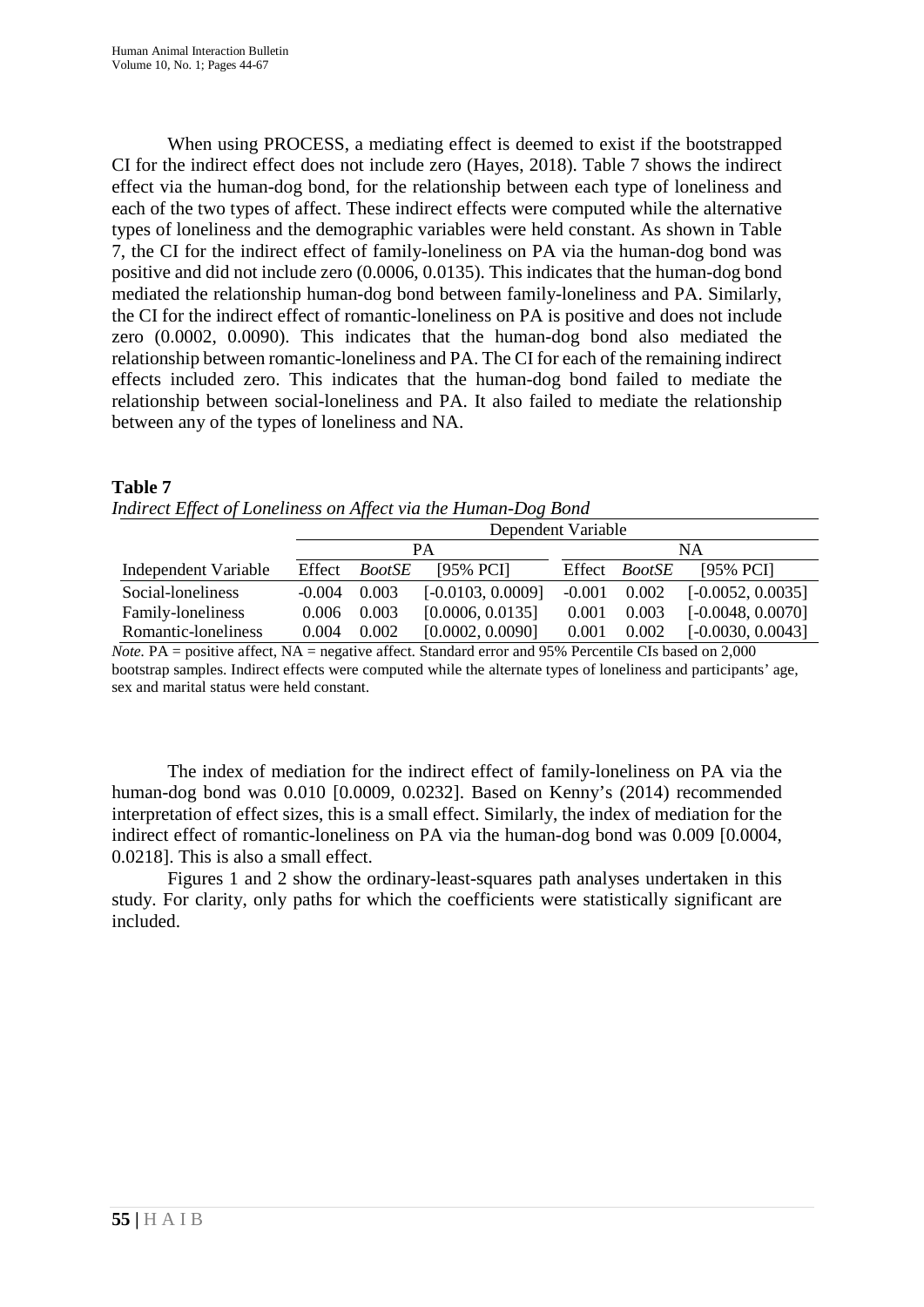

*Figure 1.* Model testing the human-dog bond as a mediator between each of social-, family- and romantic-loneliness, and positive affect (PA). Standardized coefficients shown for significant relations.



*Figure 2.* Model testing the human-dog bond as a mediator between each of social-, family- and romantic-loneliness, and negative affect (NA). Standardized coefficients shown for significant relations.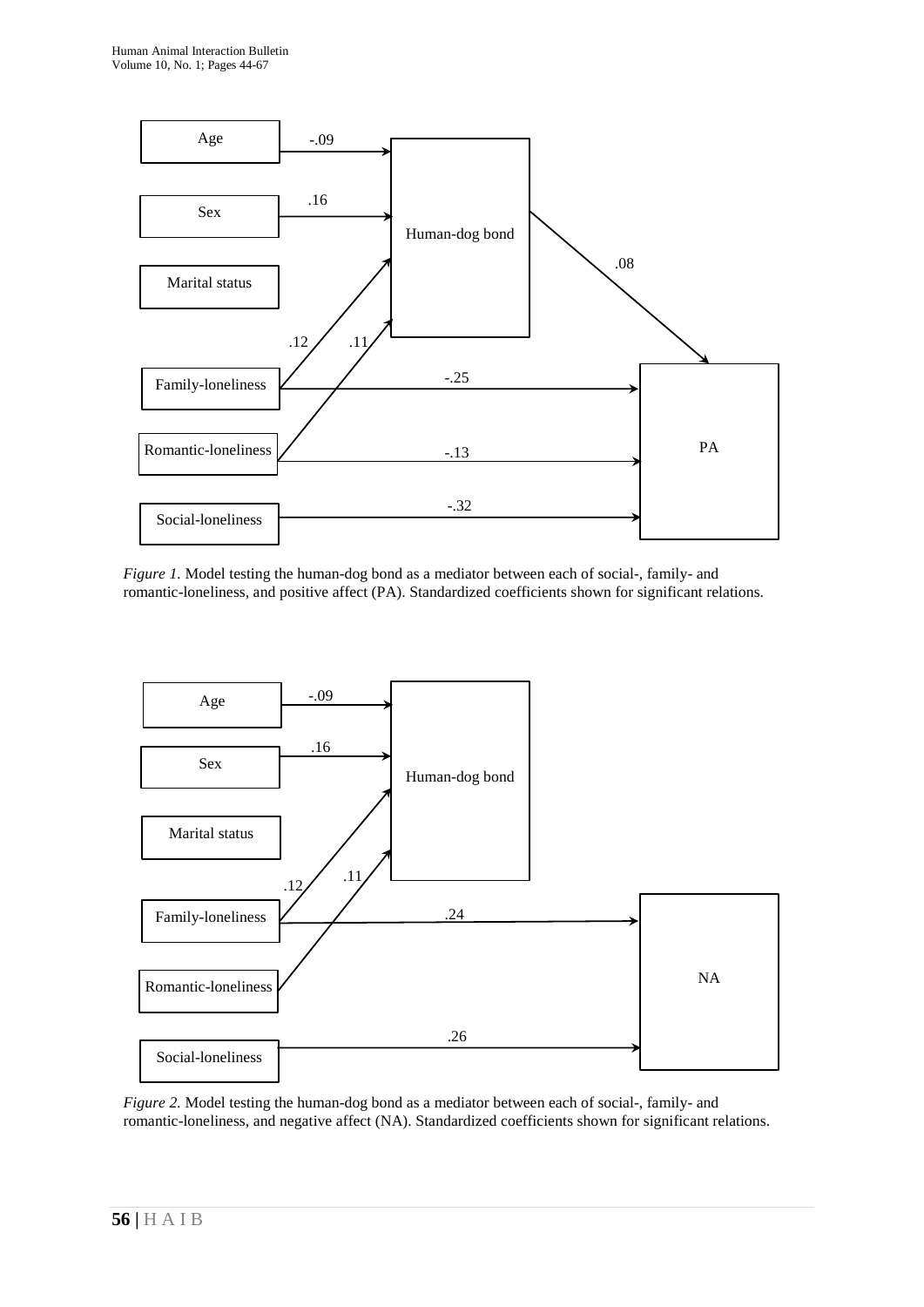#### **Discussion**

The aim of this study was to investigate whether loneliness positively predicts the strength of the human-dog bond and whether the human-dog bond mitigates the deleterious effects of loneliness on emotional well-being. Emotional well-being was conceptualised as PA and NA, and three forms of loneliness, social, family and romantic loneliness, were examined. In the following paragraphs, the substantive findings of the study will be outlined, and the implications of these findings considered. This analysis will be accompanied by an examination of demographic factors in relation to the key psychological constructs of the study.

In this study, younger people tended to report a stronger human-dog bond than older people. This is consistent with previous research (e.g. Reid & Anderson, 2009), and challenges the common assumption that older adults form particularly strong bonds with pets (e.g. Suthers-McCabe, 2001). Also consistent with previous research (e.g. Archer & Ireland, 2011; Dotson & Hyatt, 2008; Reid & Anderson, 2009), women reported a stronger human-dog bond than men. However, in contrast to previous findings (e.g. Dotson & Hyatt, 2008; Reid & Anderson, 2009), marital status was not shown to predict the humandog bond in this study. This could be due to the small group size in some of the marital status categories, as less than 6% of participants were divorced and only 2% were widowed.

None of the demographic variables uniquely contributed to the variance in either PA or NA in the respective regression models. This is discordant with the findings of previous researchers (e.g. Ben-Zur, 2012; Bromet et al., 2011; Diener & Ryan, 2009; Peacock et al., 2012). The current findings may be due to uneven group sizes and sampling biases. As already noted, most participants were married. Furthermore, most (80.8%) were women. The finding that age failed to predict either PA or NA may reflect a sampling bias, given an online questionnaire was used and the older adults who accessed the study via Facebook, for example, may not be representative of the broader population in this age demographic.

#### **Social-, Family-, and Romantic-Loneliness as Predictors of PA and NA**

It was hypothesised that higher social-, family- and romantic-loneliness would predict lower PA and higher NA. In support of this, and consistent with previous research (e.g. Hombrados-Mendieta et al., 2013), it was found that the bivariate correlations between each type of loneliness and PA were negative and statistically significant. Each type of loneliness also uniquely contributed to the variance in PA in the regression model, with social-loneliness the strongest predictor. Given that social-loneliness reflects a lack of companionate bonds (Weiss, 1973), and family- and romantic-loneliness reflect a lack of attachment bonds (DiTommaso & Spinner, 1993), this finding is consistent with Rook's (1987) argument that companionship is a stronger predictor of positive emotions than attachment.

Also consistent with the hypothesis, it was found that the bivariate correlations between each type of loneliness and NA were positive and statistically significant. This is consistent with the findings of Hombrados-Mendieta et al. (2013). However, whereas Hombrados-Mendieta et al. reported medium effect sizes for the relationships between each type of loneliness and NA, in the current study these effect sizes were small.

In the current study, social- and family-loneliness, but not romantic-loneliness uniquely contributed to the variance in NA in the regression model. This suggests that the observed bivariate correlation between romantic-loneliness and NA may have been confounded by one or more of the other independent variables included in the regression model. Given that previous researchers have shown that emotional-loneliness is a stronger predictor of negative emotions than social-loneliness is (e.g. Peerenboom et al., 2015), the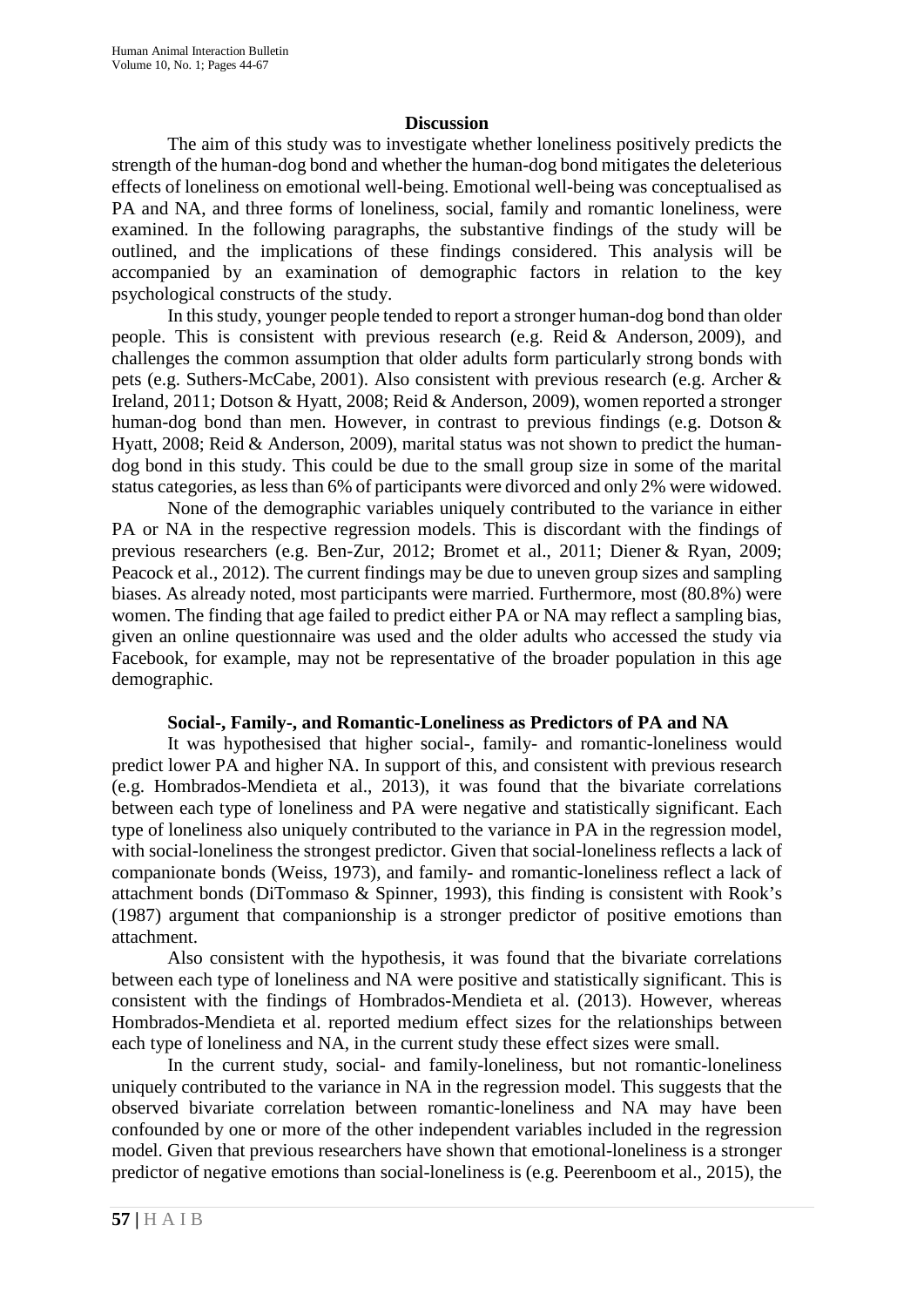current finding is unexpected and may be due to the generally low levels of romanticloneliness reported by participants.

## **The Human-Dog Bond as a Predictor of PA and NA**

It was hypothesised that a stronger human-dog bond would predict higher PA and lower NA. The bivariate correlations between the human-dog bond and each of PA and NA were not statistically significant, however the human-dog bond uniquely contributed to the total variance in PA in the regression model and consistent with the hypothesis, this relationship was positive. In contrast, the human-dog bond did not significantly contribute to the total variance in NA in the regression model.

The finding that the human-dog bond was a unique positive predictor of PA is consistent with that of McConnell et al. (2011), who reported that social-needs fulfilment by a pet dog positively predicts subjective happiness. As previously discussed, in much of the research pertaining to pets and well-being, emotional well-being is conceptualised in terms of aversive mood states such as depression (e.g. Krause-Parello, 2012; Peacock et al., 2012). However, as explained by Diener et al. (2010), emotional well-being involves more than the absence of psychological distress. Moreover, McNicholas et al. (2005) suggested that pets may improve emotional well-being by enhancing positive emotions, rather than by reducing negative ones. Although the effect size for the observed relationship between the human-dog bond and PA was small, the findings are consistent with this possibility. Furthermore, given that companionship is the most commonly cited reason for dog ownership (Meyer & Forkman, 2014), and companionate-type relationships are thought to enhance positive emotions rather than reduce negative ones (Rook, 1987), this interpretation is plausible.

The finding that the human-dog bond was not a significant predictor of NA in this study is discordant with that of McConnell et al. (2011), who reported that social-needs fulfilment by a pet dog was associated with lower levels of depression. The large sample size in the current study means the non-significant finding is unlikely to be due to insufficient statistical power. It may, however, be due to most participants having reported low levels of NA. A relationship may exist between the HDB and NA which is only evident in specific populations with relatively high levels of NA, such as in a clinical sample of people with depression.

## **Social-, Family-, and Romantic-Loneliness as Predictors of the Human-Dog Bond**

It was hypothesised that social-, family- and romantic-loneliness would each uniquely and positively predict the strength of the human-dog bond. This hypothesis was only supported with respect to family- and romantic-loneliness. The bivariate correlation between each of these types of loneliness and the human-dog bond was significant. Familyand romantic-loneliness also each uniquely contributed to the variance in the human-dog bond in the regression model where, as expected, higher levels of each of these types of loneliness predicted a stronger human-dog bond. In contrast, the bivariate correlation between social-loneliness and the human-dog bond was not significant. Nor did socialloneliness uniquely contribute to the variance in the human-dog bond in the regression model.

The current findings suggest that associations between loneliness and the strength of owner-pet relationships can be best understood using a tri-dimensional model of loneliness (DiTommaso & Spinner, 1993). Epley et al. (2008) posed the question of whether loneliness drives people to seek social connectedness with pets, and although the cross-sectional design of the current study means that causal inferences can only be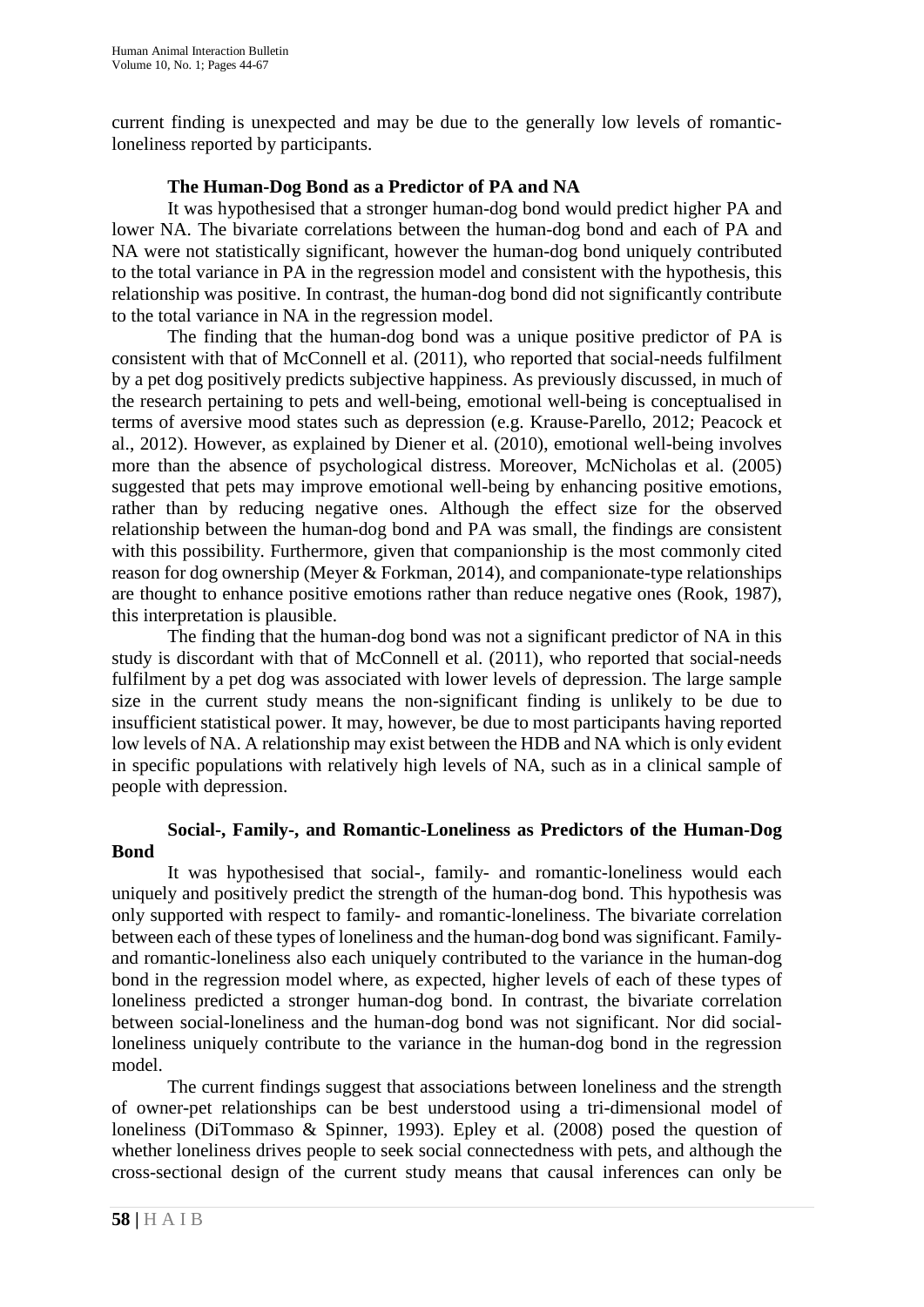speculative, the findings suggest that family- and romantic-loneliness, but not socialloneliness, may prompt people to form a stronger relationship with their pet dog.

Family- and romantic-loneliness together constitute Weiss' (1973) broader construct of emotional-loneliness, which is due to a perceived lack of attachment bonds. This is in contrast to social-loneliness, which Weiss defined as being due to a perceived lack of companionate bonds. Considered within this theoretical framework, the finding that family- and romantic-loneliness, but not social-loneliness, positively predicted the humandog bond, suggests that in this sample of pet-dog owners, a perceived lack of attachment bonds was associated with a stronger human-dog bond, whereas a perceived lack of companionate bonds was inconsequential to it. It is only in the past decade that researchers have begun to conceptualise the owner-pet relationship as an attachment bond in the specific way that this term is used within the framework of Bowlby's (1969) attachment theory. The finding that a perceived lack of attachment bonds and a perceived lack of companionate bonds differentially predict the strength of the human-dog bond is a critical new finding in the field of human-animal studies.

The finding that family- and romantic-loneliness positively predicted the humandog bond has practical implications for mental healthcare professionals. For example, the findings suggest that mental health professionals should be cognizant of the role a dog may play in a person's support network. Owners with a strong human-dog bond are likely to feel distress over the loss of a dog through death or other means, and this distress may be magnified if the person also lacks close intra-species relationships. Such people may seek support from psychologists or other mental healthcare professionals, who need to be sensitive to the possibility that the animal might have been an important relational figure and source of support for the client. This means that comments such as that the animal was "just a dog", or that the person should simply "get another one", are likely to cause distress and serve to delegitimatize a critical social relationship.

Similarly, healthcare professionals should be sensitive to the potential distress individuals may experience when separated from a pet dog, such as when an owner is hospitalized. People lacking close intra-species relationships may be particularly prone to distress in such circumstances because as well as having a strong bond with the dog, they may not have anyone to care for it in their absence. In an Australian context, small organisations such as Care for Pets and Paws for Purrfect Patient Therapy provide care for animals when owners are hospitalized, however, these organisations are currently in their infancy. Expanding such services and increasing awareness of them among social workers and healthcare professionals, particularly in acute care settings, may help to address the concerns of people unable to care for their dog or other pet for a period of time.

## **The Human-Dog Bond as a Mediator Between Loneliness and Emotional Well-Being**

It was hypothesised that the human-dog bond would mediate the relationship between each type of loneliness and PA and NA, respectively. The indirect effect of familyloneliness on PA via the human-dog bond was statistically significant, as was the indirect effect of romantic-loneliness on PA via the human-dog bond. This indicates that, as hypothesised, the human-dog bond mediated the relationship between family-loneliness and PA, and the relationship between romantic-loneliness and PA. However, contrary to expectations, the human-dog bond did not mediate the relationship between socialloneliness and PA, nor did it mediate the relationship between any of the types of loneliness and NA.

As anticipated, the two detected mediating effects were of the suppressor type, meaning the direct effect acted in the opposite direction to the indirect effect (Stapleton et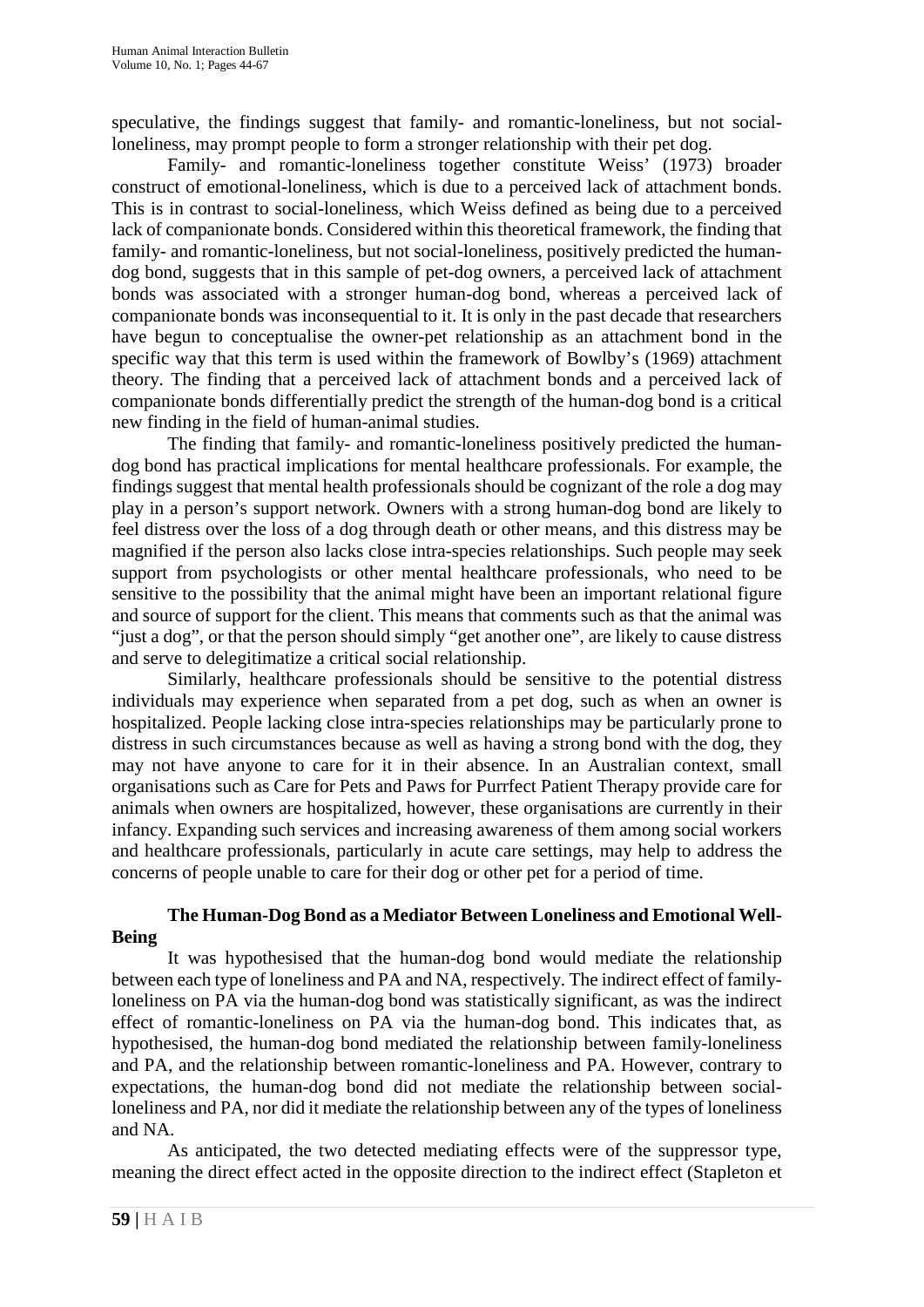al, 2014). Specifically, family-loneliness and romantic-loneliness negatively predicted PA. Conversely, family-loneliness and romantic-loneliness positively predicted the human-dog bond, which in turn positively predicted PA. These suppressor-type mediating effects indicate that for this sample, the human-dog bond mitigated the deleterious effects of family- and romantic-loneliness on PA.

These findings are a useful addition to the pets and well-being literature. Although several previous researchers have considered whether owner-pet relationships can moderate the effects of loneliness on emotional well-being (e.g. Duvall-Antonacopoulos and Pychyl, 2010; McConnell et al., 2011; Peacock et al., 2012), to our knowledge, Krause-Parello (2012) is the only researcher to investigate a possible mediating effect. In her study, Krause-Parello conceptualised loneliness as a uni-dimensional construct and used depressive symptomatology as her only outcome variable. Furthermore, the owner-pet relationship was measured using a non-species-specific scale, and the sample included both cat and dog owners, a practice that other researchers (e.g. Dwyer et al., 2006; Kurdek, 2008) have cautioned against. The current study extends the work of Krause-Parello by utilizing a tri-dimensional conceptualisation of loneliness, using a species-specific scale to measure the human-dog bond, and including both PA and NA as outcome variables.

The current findings also address the question posed by Epley et al. (2008), concerning whether pets can reduce the adverse effects of loneliness on emotional wellbeing if lonely people are driven to seek social connection with them. The current findings suggest that the answer to this question may depend on the type of loneliness under investigation.

Further to this, within the framework of Bowlby's (1969) attachment theory, it is noteworthy that the two types of emotional-loneliness (i.e. family- and romanticloneliness), but not social-loneliness, positively predicted the strength of the human-dog bond. The additional finding that the human-dog bond appeared to mitigate the deleterious effects of both types of emotional-loneliness on PA, suggests that pet dogs may be effective in fulfilling the role of an attachment figure when intra-species attachment-type relationships are inadequate. Although the mitigating effects of the human-dog bond were small, it is possible that such effects may be magnified in populations prone to emotionalloneliness, such as the recently bereaved (Stroebe, Stroebe, & Abakoumkin, 2005), those with autism (Gantman, Kapp, Orenski, & Laugeson, 2012), and those who struggle to form healthy intra-species attachment bonds due to an insecure attachment style (Mikulincer & Shaver, 2016).

## **Limitations**

The correlational cross-sectional design of this study means that although mediation models are mathematically causal models (Hayes, 2018), causal relationships between variables cannot be established. Furthermore, although the large sample size was a notable strength of the study, some statistically significant findings may reflect a Type I error, which is important to note given some of the statistically significant, but weak correlational findings identified.

Given that a survey-based, self-report methodology was used, the integrity of the data may have been compromised by participants responding carelessly or in a socially desirable manner. Although the anonymity of the data collection process may have reduced social desirability bias, given the stigma associated with loneliness some participants may still have under-reported their experiences of it. Furthermore, because participants were made aware of the purpose of the study, some may have responded in the way they thought the researcher wanted them to, rather than in a way that reflected their genuine experiences.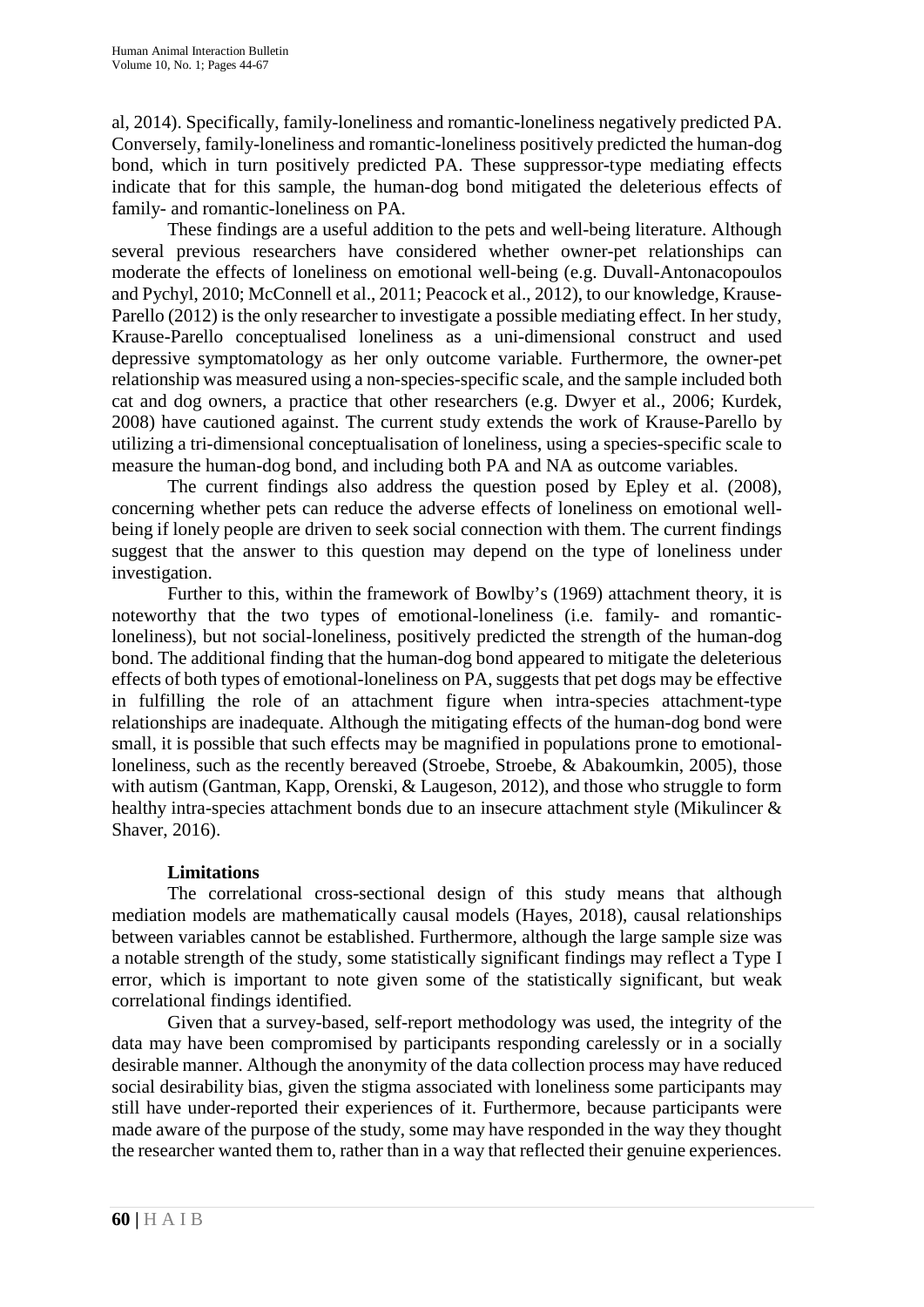To avoid over-sampling people with a particularly strong human-dog bond, participants were not recruited from places likely to attract avid dog lovers such as dog parks or online dog-related forums. However, because the study was promoted as a study about human-dog relationships, people who particularly value their dog may have been more inclined to participate than those who merely tolerate a dog in their household. Consequently, although a ceiling effect was not identified for the human-dog bond scale, the sample still may not be broadly reflective of Australian dog-owners. Moreover, most of the participants were female and married, which means the findings may not be generalizable to men, or to those who are single, divorced, or widowed. Furthermore, because cultural factors can influence the way dogs are perceived and valued (Knight & Herzog, 2009), the findings from this study may not be generalizable to non-Western societies.

## **Future Directions**

To our knowledge, this was the first study in the pets and well-being literature wherein loneliness has been conceptualised as a tri-dimensional construct. A useful next step would be to investigate whether individual differences in variables such as owners' personality traits or attachment style influence the findings. For example, given that it was specifically a perceived lack of attachment bonds, as opposed to a lack of companionate bonds, that predicted a stronger human-dog bond, it would be instructive to investigate whether these relationships are more pronounced among people identified as having an insecure attachment style and who therefore struggle to form healthy intra-species attachments.

Most participants in the current study indicated that they regard their dog as a companion. However, a small proportion reported that their dog was their soulmate. A potentially fruitful avenue for future research may be to undertake qualitative studies involving participants who describe their dog in this way. This may provide valuable insights into how, and for whom, pet dogs can serve as attachment figures. For example, while the findings of the current study indicate that people who perceive a deficit in their romantic- and familial relationships tend to report a strong human-dog bond, it may be that some people actively choose to form attachment-type relationships in inter-species rather than intra-species relationships due to a personal preference for the former. Alternatively, others may experience strong attachment bonds across both their intra-species and interspecies relationships, and this warrants further consideration. Furthermore, while this study focused on dogs as attachment figures and companions, future researchers may want to consider other potential roles that dogs play in their owners' lives, such as that of being the object of a caregiving bond. Such a role may be particularly important for people who selfidentify as "pet parents."

## **Conclusion**

The aim of this study was to investigate whether loneliness positively predicts the strength of the human-dog bond and whether the human-dog bond mitigates the deleterious effects of loneliness on emotional well-being. It was found that family-loneliness and romantic-loneliness positively predicted the strength of the human-dog bond in this sample of Australian pet-dog owners. In contrast, no relationship was detected between socialloneliness and the human-dog bond. Two suppressor-type mediating effects were detected, which indicate that the human-dog bond mitigated the deleterious effects of family- and romantic-loneliness on PA.

These findings show that greater insight into the relationship between loneliness and the human-dog bond is achieved when social-, family-, and romantic-loneliness are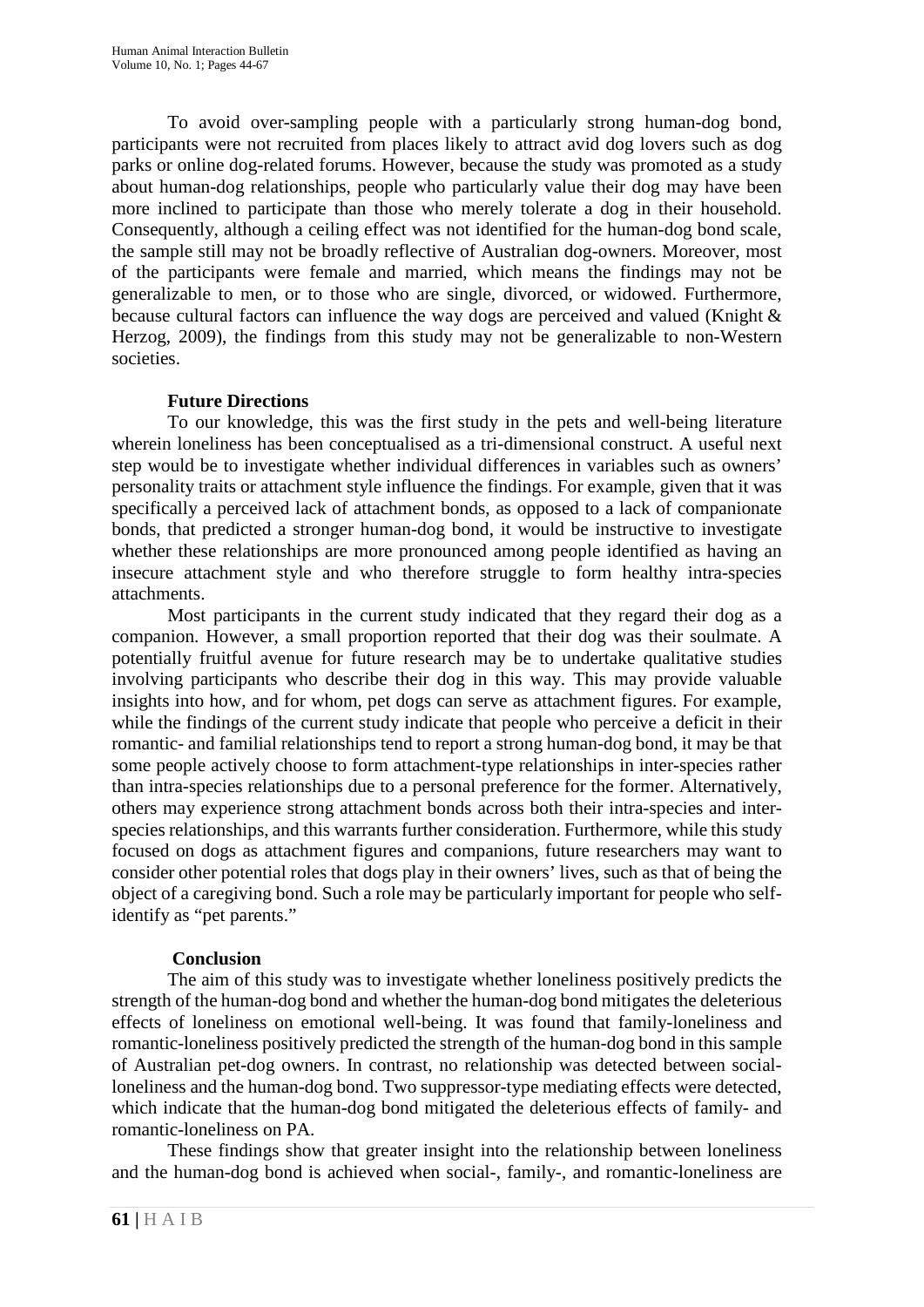conceptualised as distinct constructs as per DiTommaso and Spinner's (1993) extended version of Weiss' (1973) model of loneliness. They also highlight the importance of considering both positive and negative aspects of emotional well-being when examining the human-dog bond.

People in contemporary Western societies such as Australia face a dilemma. Humans have evolved to be fundamentally social beings, yet aspects of modern society make developing and maintaining close human relationships difficult. The findings of this study indicate that people who perceive their familial-, and romantic-relationships to be inadequate form stronger relationships with pet dogs. Furthermore, these human-dog relationships appear to have the potential to mitigate the deleterious effects of family- and romantic-loneliness on at least some aspects of emotional well-being. Such findings do not imply, however, or serve to reinforce a hierarchical model of social relationships whereby inter-species relationships may be erroneously regarded as secondary or inferior to intraspecies relationships. The identified relationships in this study between loneliness, emotional well-being and the HDB represent a valuable step towards greater understanding of the role that pet dogs play in the lives of those who choose to own them.

#### **References**

- Ainsworth, M. D. S. (1991). Attachment and other affectional bonds across the life cycle. In C. M. Parkes, J. Stevenson-Hinde, & P. Marris (Eds.), *Attachment across the life cycle* (pp. 33-51). New York: Routledge.
- Animal Medicines Australia. (2016). *Pet ownership in Australia.* Retrieved from <https://animalmedicinesaustralia.org.au/pet-report/>
- Archer, J., & Ireland, J. L. (2011). The development and factor structure of a questionnaire measure of the strength of attachment to pet dogs. *Anthrozoos, 24*(3), 249-261. doi:10.2752/175303711X13045914865060
- Australian Psychological Society. (2018). *Australian loneliness report: A survey exploring the loneliness levels of Australians and the impact on their health and wellbeing*. Retrieved from<https://psychweek.org.au/loneliness-study/>
- Bartholomew, K., & Horowitz, L. M. (1991). Attachment styles among young adults: A test of a four-category model. *Journal of Personality and Social Psychology, 61*(2), 226-244. doi:10.1037/0022-3514.61.2.226
- Beck, L. & Madresh, A. (2008). Romantic partners and four-legged friends: An extension of attachment theory to relationships with pets. *Anthrozoos, 21*(1), 43-56. doi:10.2752/089279308X274056
- Ben-Zur, H. (2012). Loneliness, optimism, and well-being among married, divorced, and widowed individuals. *The Journal of Psychology, 146*(1-2), 23-36. doi:10.1080/00223980.2010.548414
- Bowlby, J. (1969). *Attachment and loss: Vol. 1. Attachment.* New York: Basic Books.
- Bromet, E., Andrade, L. H., Hwang, I., Sampson, N. A., Alonso, J., Girolamo, G., Graaf, R.,…Kessler, R. C. (2011). Cross-national epidemiology of DSM-IV major depressive episode. *BMC Medicine, 9*(90), 1-16. doi:10.1186/1741-7015-9-90
- Cacioppo, J. T., Hawkley, L. C., Ernst, J. M., Burleson, M., Berntson, G. G., Nouriani, B., & Spiegel, D. (2006). Loneliness within a nomological net: An evolutionary perspective. *Journal of Research in Personality, 40,* 1054-1085. doi:10.1016/j.jrp.2005.11.007
- Cacioppo, J. T., Hawkley, L. C., Kalil, A., Hughes, M. E., Waite, L., & Thisted, R. A. (2008). Happiness and the invisible threads of social connection. In M. Eid & R. J.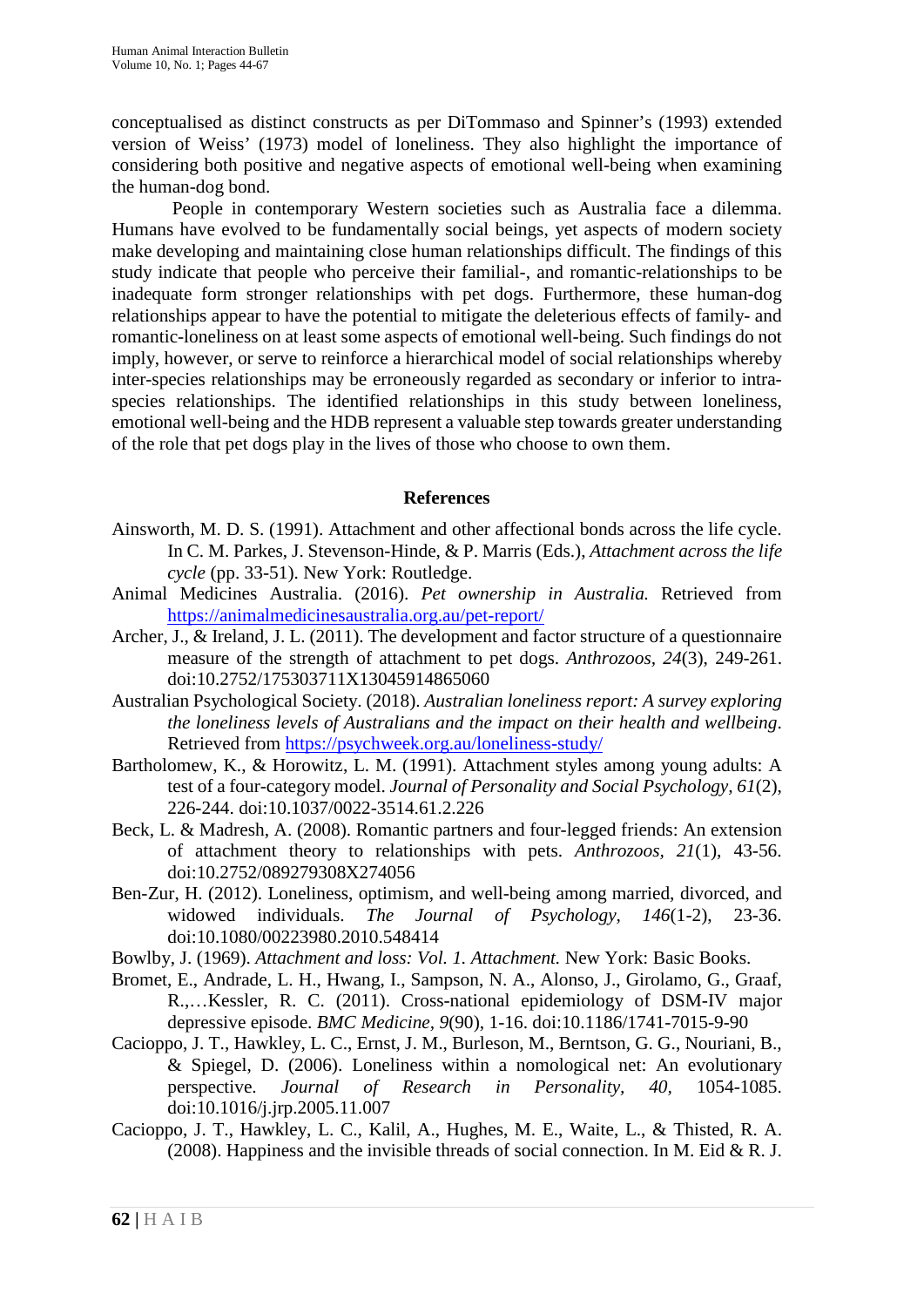Larson (Eds.), *The science of subjective well-being* (pp. 195-219). New York: Guilford Press.

- Cacioppo, J. T., Hawkley, L. C., & Thisted, R. A. (2010). Perceived social isolation makes me sad: 5-year cross-lagged analyses of loneliness and depressive symptomatology in the Chicago Health, Aging and Social Relations study. *Psychology and Aging, 25*(2), 453-463. doi:10.1037/a0017216
- Cacioppo, J. T. & Patrick, W. (2008). *Loneliness: Human nature and the need for social connection.* New York: Norton & Company.
- Cohen, J. (1992). A power primer. *Psychological Bulletin, 112*(1), 155-159. doi[:10.1037/0033-2909.112.1.155](http://psycnet.apa.org/doi/10.1037/0033-2909.112.1.155)
- Courtin, E., & Knapp, M. (2017). Social isolation, loneliness and health in old age: A scoping review. *Health and Social Care in the Community, 25*(3), 799-812. doi:10.1111/hsc.12311
- Diener, E., & Ryan, K. (2009). Subjective well-being: A general overview. *South African Journal of Psychology, 39*(4), 391-406. doi:10.1177/008124630903900402
- Diener, E., Wirtz, D., Tov, W., Kim-Prieto, C., Choi, D., Oishi, S., & Biswas-Diener, R. (2010). New well-being measures: Short scales to assess flourishing and positive and negative feelings. *Social Indices Research, 97,* 143-156. doi:10.1007/s11205-009-9493-y
- DiTommaso, E., Brannen, C., & Best, L. A. (2004). Measurement and validity characteristics of the short version of the Social and Emotional Loneliness Scale for Adults. *Educational and Psychological Measurement, 64*(1), 99-119. doi:10.1177/0013164403258450
- DiTommaso, E., & Spinner, B. (1993). The development and initial validation of the Social and Emotional Loneliness Scale for Adults (SELSA). *Personality and Individual Differences, 14,* 127-134. doi:10.1016/0191-8869(93)90182-3
- Doherty, N. A., & Feeney, J. A. (2004). The composition of attachment networks throughout the adult years. *Personal Relationships, 11*(4), 469-488. doi:10.1111/j.1475-6811.2004.00093.x
- Dotson, M. J., & Hyatt, E. M. (2008). Understanding dog-human companionship. *Journal of Business Research, 61,* 457-466. doi:10.1016/j.jbusres.2007.07.019
- Duvall-Antonacopoulos, N. M., & Pychyl, T. A. (2010). An examination of the potential role of pet ownership, human social support and pet attachment in the psychological health of individuals living alone. *Anthrozoos, 23*(1), 37-54. doi:10.2752/175303710X12627079939143
- Dwyer, F., Bennett, P. C., & Coleman, G. J. (2006). Development of the Monash dog owner relationships scale (MDORS). *Anthrozoos, 19*(3), 243-256. doi:10.2752/089279306785415592
- Epley, N., Akalis, S., Waytz, A., & Cacioppo, J. T. (2008). Creating social connection through inferential reproduction: Loneliness and perceived agency in gadgets, gods, and greyhounds. *Psychological Science, 19*(2), 114-120. doi:10.1111/j.1467-9280.2008.02056.x
- Faul, F., Erdfelder, E., Buchner, A., & Lang, A. G. (2009). Statistical power analyses using G\*Power 3.1: Tests for correlation and regression analyses. *Behavior Research Methods*, *41*, 1149-1160. doi:10.3758/BRM.41.4.1149
- Field, A. (2013). *Discovering statistics using IBM SPSS statistics*. London: Sage Publications.
- Franklin, A. (2006). Be [a]ware of the dog: A post-humanist approach to housing. *Housing, Theory and Society, 23*(3), 137-156. doi:10.1080/14036090600813760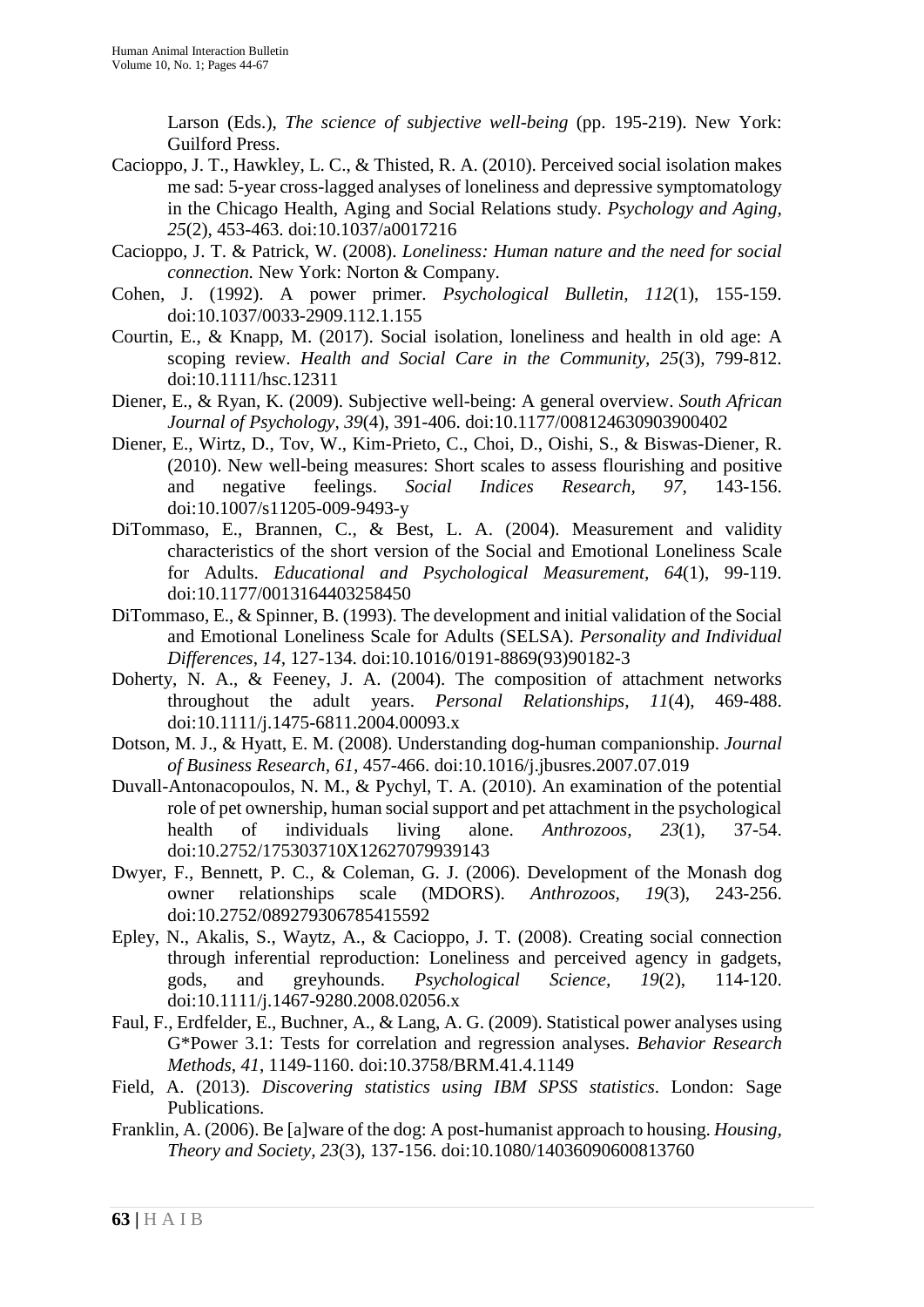- Gantman, A., Kapp, S. K., Orenski, K., & Laugeson, E. A. (2012). Social skills training for young adults with high-functioning autism spectrum disorders: A randomized controlled pilot study. *Journal of Autism Developmental Disorders, 42,* 1094-1103. doi:10.1007/s10803-011-1350-6
- Gilbey, A., McNicholas, J., & Collis, G. M. (2007). A longitudinal test of the belief that companion animal ownership can help reduce loneliness. *Anthrozoos, 20*(4), 345- 353. doi:10.2752/089279307X245473
- Gilbey, A., & Tani, K. (2015). Companion animals and loneliness: A systematic review of quantitative studies. *Anthrozoos*, 28(2), 181-197. doi:10.1080/08927936.2015.11435396
- Handlin, L., Nilsson, A., Ejdeback, M., Hydbring-Sandberg, E., & Uvnas-Moberg, U. (2012). Associations between the psychological characteristics of the human-dog relationship and oxytocin and cortisol levels. *Anthrozoos, 25*(2), 215-228. doi:10.2752/175303712X13316289505468
- Hawkins-Elder, H., Milfont, T. L., Hammond, M. D., & Sibley, C. G. (2018). Who are the lonely? A typology of loneliness in New Zealand. *Australian & New Zealand Journal of Psychiatry, 52*(4), 357-364. doi:10.1177/0004867417718944
- Hawkley, L. C., & Cacioppo, J. (2010). Loneliness matters: A theoretical and empirical review of consequences and mechanisms. *Annals of Behavioral Medicine, 40*(2), 218-227. doi:10.1007/s12160-010-9210-8
- Hayes, A. F. (2018). *Introduction to mediation, moderation, and conditional process analysis: A regression-based approach.* New York: The Guilford Press.
- Herzog, H. A. (2011). The impact of pets on human health and psychological well-being: Fact, fiction, or hypothesis? *Current Directions in Psychological Science, 20*(4), 236-239. doi:10.1177/0963721411415220
- Hewson, C. (2014). The impact of pet loss: An update on the research and evidence-based ways to help grieving clients. *Veterinary Nurse, 5*(6), 300-305. doi:10.12968/vetn.2014.5.6.300
- Holt-Lunstad, J. (2017). The potential public health relevance of social isolation and loneliness: Prevalence, epidemiology, and risk factors. *Public Policy & Aging Report, 27*(4), 127-130. doi:10.1093/ppar/prx030
- Holt-Lunstad, J., Smith, T. B. Baker, M., & Stephenson, D. (2015). Loneliness and social isolation as risk factors for mortality: A meta-analytic review. *Perspectives on Psychological Science, 10,* 227-237. doi:10.1177/1745691614568352
- Hombrados-Mendieta, I., Garcia-Martin, M. A., & Gomez-Jacinto, L. (2013). The relationship between social support, loneliness, and subjective well-being in a Spanish sample from a multidimensional perspective. *Social Indices Research, 114,*  1013-1034. doi:10.1007/s11205-012-0187-5
- Islam, A., & Towell, T. (2013). Cat and dog companionship and well-being: A systematic review. *International Journal of Applied Psychology, 3*(6), 149-155. doi:10.5923/j.ijap.20130306.01
- Jacobs-Bao, K., & Schreer, G. (2016). Pets and happiness: Examining the association between pet ownership and wellbeing. *Anthrozoos, 29*(2), 283-296. doi:10.1080/08927936.2016.1152721
- Julius, H., Beetz, A., Kotrschal, K., Turner, D., & Uvnas-Moberg, K. (2013). *Attachment to pets.* New York: Hogrefe.
- Kenny, D. A. (2014). Mediation. Retrieved from<http://davidakenny.net/cm/mediate.htm>
- Knight, S. & Herzog, H. (2009). All creatures great and small: New perspectives on psychology and human-animal interactions. *Journal of Social Issues, 65*(3), 451- 461. doi:10.1111/j.1540-4560.2009.01608.x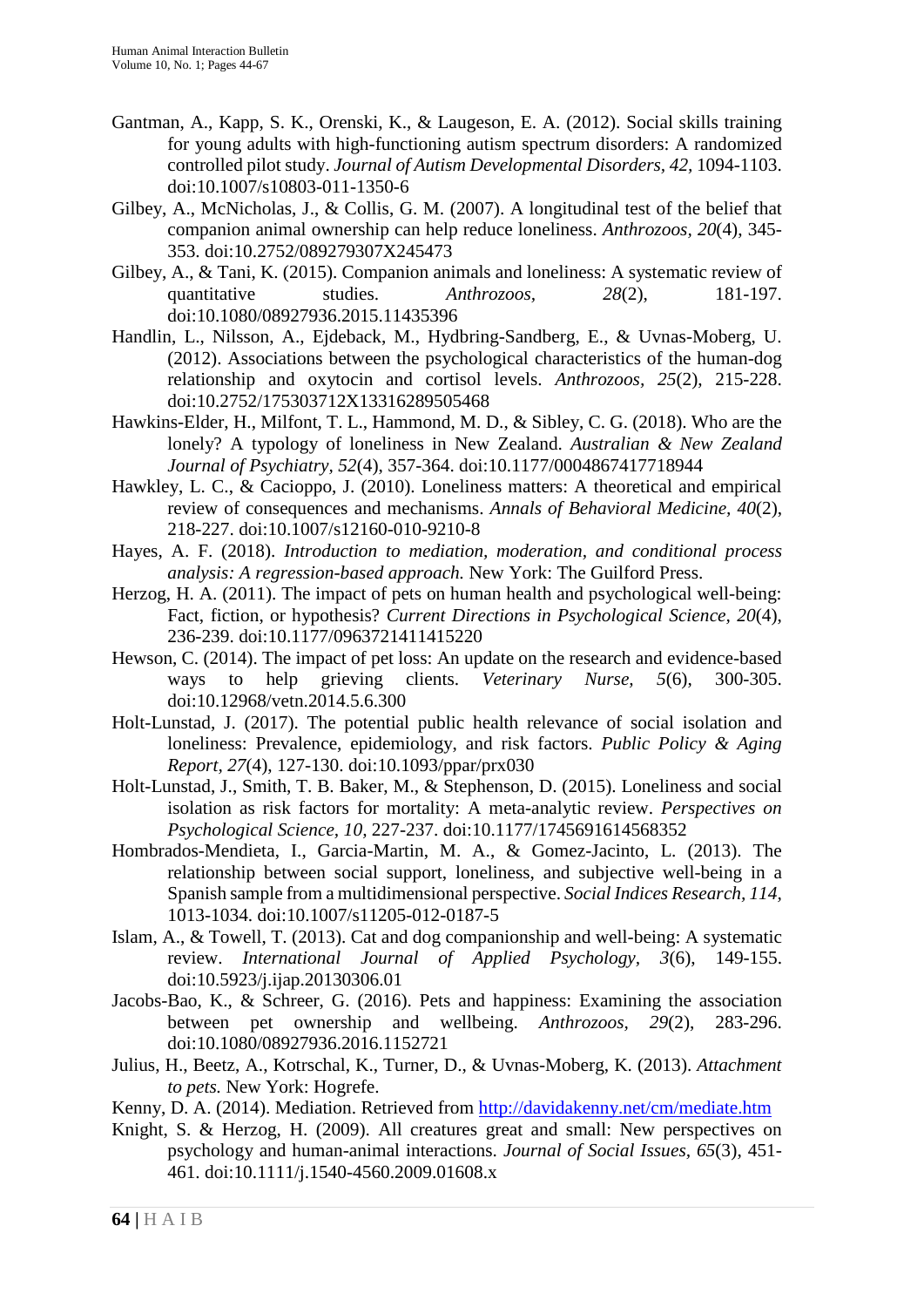- Koivusilta, L. K., & Ojanlatva, A. (2006). To have or not to have a pet for better health? *PLOS ONE, 1*(1), 1-9. doi:10.1371/journal.pone.0000109
- Krause-Parello, C. A. (2008). The mediating effect of pet attachment support between loneliness and general health in older females living in the community. *Journal of Community Health Nursing, 25*(1), 1-14.
- Krause-Parello, C. A. (2012). Pet ownership and older women: The relationships among loneliness, pet attachment support, human social support, and depressed mood. *Geriatric Nursing, 33*(3), 194-203. doi:10.1016/j.gerinurse.2011.12.005
- Krause-Parello, C. A., Gulick, E. E., & Basin, B. (2019). Loneliness, depression, and physical activity in older adults: The therapeutic role of human–animal interactions. *Anthrozoös, 32*(2), 239-254.
- Kurdek, L. A. (2008). Pet dogs as attachment figures. *Journal of Social and Personal Relationships, 25*(2), 247-266. doi:10.1177/0265407507087958
- Kurdek, L. A. (2009). Pet dogs as attachment figures for adult owners. *Journal of Family Psychology, 23,* 439-446. doi:10.1037/a0014979
- Lasgaard, M., Goossens, L., Bramsen, R. H., Trillingsgaard, T., & Elklit, A. (2011). Different sources of loneliness are associated with different forms of psychopathology in adolescence. *Journal of Research in Personality, 45*(2), 233- 237. doi:10.1016/j.jrp.2010.12.005
- Luhmann, M., & Kalitzki, A. (2018). How animals contribute to subjective well-being: A comprehensive model of protective and risk factors. *The Journal of Positive Psychology, 13*(2), 200-214. doi:10.1080/17439760.2016.1257054
- MacKinnon, D. P., Fairchild, A. J., & Fritz, M. S. (2007). Mediation analysis. *Annual Review of Psychology, 58,* 593-614. doi:10.1146/annurev.psych.58.110405.085542
- McConnell, A. R., Brown, C., Shoda, T. M., Stayton, L. E., & Martin, C. E. (2011). Friends with benefits: On the positive consequences of pet ownership. *Journal of Personality and Social Psychology, 101*(6), 1239-1252. doi:10.1037/a0024506
- McNicholas, J., Gilbey, A., Rennie, A., Ahmedzai, S., Dono, J., & Ormediod, E. (2005). Pet ownership and human health: A brief review of evidence and issues. *British Medical Journal, 331*, 1252-1254. doi:10.1136/bmj.331.7527.1252
- Meyer, I., & Forkman, B. (2014). Dog and owner characteristics affecting the dog-owner relationship. *Journal of Veterinary Behavior, 9,* 143-150. doi:10.1016/j.jveb.2014.03.002
- Meehan, M., Massavelli, B., & Pachana, N. (2017). Using attachment theory and social support theory to examine and measure pets as sources of social support and attachment figures. *Anthrozoos, 30*(2), 273-289. doi:10.1080/08927936.2017.1311050
- Mellor, D., Stokes, M., Firth, L., Hayashi, Y., & Cummins, R. (2008). Need for belonging, relationship satisfaction, loneliness, and life satisfaction. *Personality and Individual Differences, 45*(3), 213-218. doi:10.1016/j.paid.2008.03.020
- Mikulincer, M., & Shaver, P. R. (2016). *Attachment in adulthood: Structure, dynamics and change.* New York: The Guilford Press.
- Mullersdorf, M., Granstrom, F., Sahlqvist, L., & Tillgren, P. (2010). Aspects of health, physical/leisure activities, work and socio-demographics associated with pet ownership in Sweden. *Scandinavian Journal of Public Health, 38*, 53-63. doi:10.1177/1403494809344358
- Murthy, V. H. (2020). *Together: The healing power of human connection in a sometimes lonely world.* New York: Harper Wave.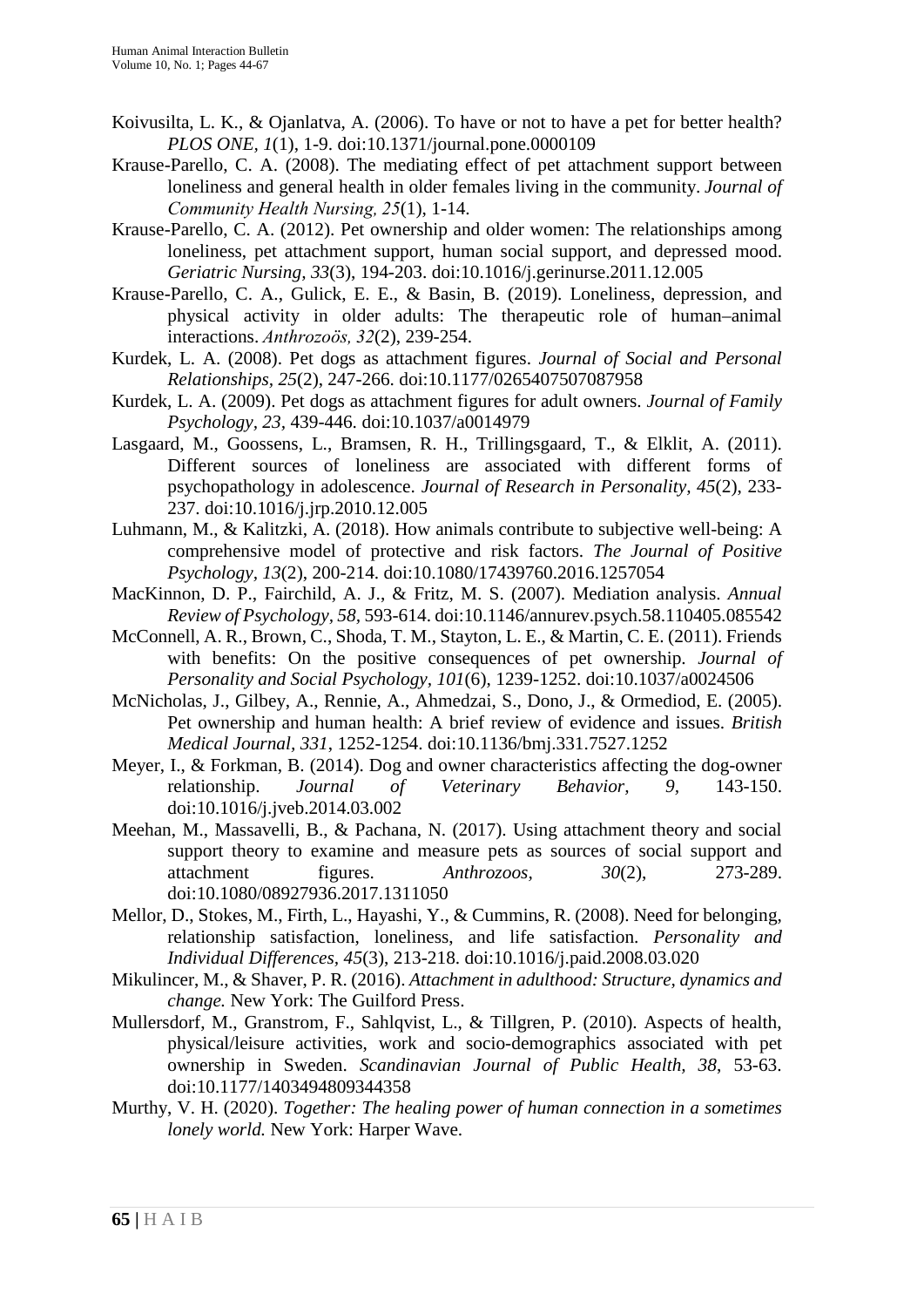- Nicolaisen, M. & Thorsen, K. (2017). What are friends for? Friendships and loneliness over the lifespan - from 18 to 79 years. *The International Journal of Aging and Human Development, 84*(2), 126-158. doi:10.1177/0091415016655166
- Pallant, J. (2013). *SPSS survival manual: A step by step guide to data analysis using IBM SPSS* (5<sup>th</sup> ed.). England: Open University Press.
- Pavot, W. & Diener, E. (2013). Happiness experienced: The science of subjective wellbeing. In S. David, I. Boniwell, & A. Conley-Ayers (Eds.), *Oxford handbook of happiness*, (pp. 134-145). United Kingdom: Oxford University Press.
- Payne, E., Bennett, P. C., & McGreevy, P. D. (2015). Current perspectives on attachment and bonding in the dog-human dyad. *Psychology Research and Behavior Management, 8,* 71-79. doi:10.2147/PRBM.S74972
- Peacock, J., Chur-Hansen, A., & Winefield, H. (2012). Mental health implications of human attachment to companion animals. *Journal of Clinical Psychology, 68*(3), 292-303. doi:10.1002/jcpl.20866
- Peerenboom, L., Collard, R. M., Naarding, P., & Comijs, H. C. (2015). The association between depression and emotional and social loneliness in older persons and the influence of social support, cognitive functioning and personality: A cross-sectional study. *Jounal of Affective Disorders.* doi:10.1016/j.jad.2015.04.033
- Peplau, L. A., & Perlman, D. (1982). Perspectives on loneliness. In L. A. Peplau & D. Perlman (Eds.), *Loneliness: A sourcebook of current theory, research, and therapy*  (pp. 1-18)*.* New York: John Wiley.
- Reid, J. S., & Anderson, C. E. (2009). *Identification of demographic groups with attachment to their pets.* Paper presented at the conference of the American Society of Business and Behavioral Sciences, Las Vegas. Retrieved from <http://asbbs.org/files/2009/PDF/R/Reid.J.pdf>
- Relationships Australia. (2018). *Is Australia experiencing an epidemic of loneliness? Findings from the 16 waves of the Household Income and Labour Dynamics of Australia Study*. Retrieved from [https://www.raq.org.au/sites/raq/files/An%20epidemic%20of%20loneliness%202](https://www.raq.org.au/sites/raq/files/An%20epidemic%20of%20loneliness%202001-2017%20research%20report.pdf) [001-2017%20research%20report.pdf](https://www.raq.org.au/sites/raq/files/An%20epidemic%20of%20loneliness%202001-2017%20research%20report.pdf)
- Rokach, A. (Ed.). (2013). *Loneliness updated: Recent research on loneliness and how it affects our lives.* London: Routledge.
- Rook, K. S. (1987). Social support versus companionship: Effects on life stress, loneliness, and evaluations by others. *Journal of Personality and Social Psychology, 52,*(6), 1132-1147. doi:10.1037/0022-3514.52.6.1132
- Shevlin, M., McElroy, E., & Murphy, J. (2015). Loneliness mediates the relationship between childhood trauma and adult psychopathology: Evidence from the adult psychiatric morbidity survey. *Social Psychiatry and Psychiatric Epidemiology, 50,*  591-601. doi:10.1007/s00127-014-0951-8
- Silva, A. J., & Caetano, A. (2013). Validation of the flourishing scale and scale of positive and negative experience in Portugal. *Social Indicators Research, 110,* 469-478. doi:10.1007/s11205-011-9938-y
- Smith, B. (2012). The 'pet effect': Health related aspects of companion animal ownership. *Australian Family Physician, 41*(6), 439-442. Retrieved from [http://search.proquest.](http://search.proquest/)

com.ezproxy.csu.edu.au/docview/1021131076?accountid=10344

Stapleton, L. M., Pituch, K. A., & Dion, E. (2014). Standardized effect size measures for mediation analysis in cluster-randomized trials. *The Journal of Experimental Education, 82*(1), 1-36. doi:10.1080/00220973.2014.919569